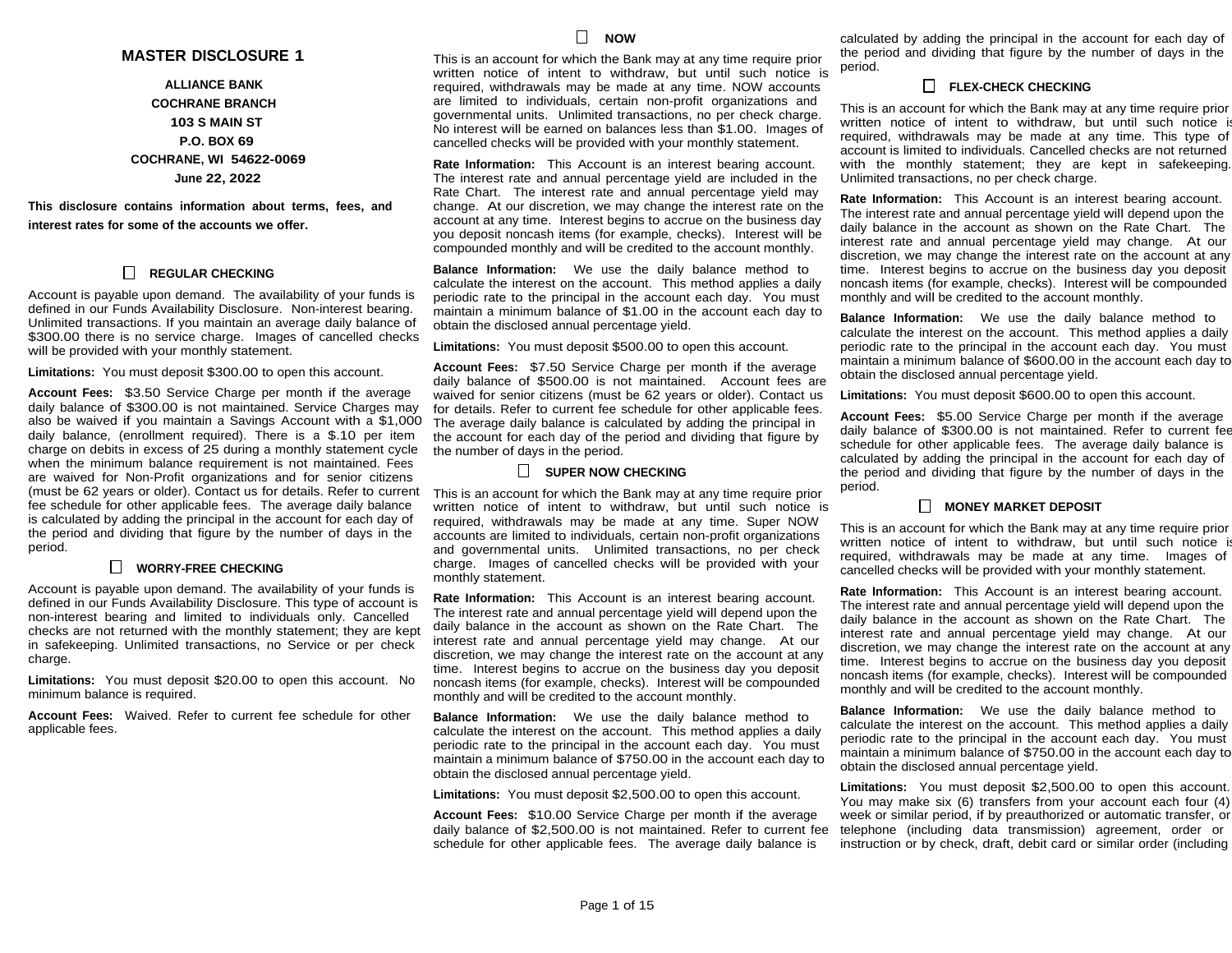POS transactions), made by the depositor and payable to third parties. Transfers and withdrawals made in person, by messenger, by mail or at an ATM are unlimited.

**Account Fees:** \$10.00 Service Charge per month if the average daily balance of \$2,500.00 is not maintained. Refer to current fee schedule for other applicable fees. The average daily balance is calculated by adding the principal in the account for each day of the period and dividing that figure by the number of days in the period.

# **BUSINESS CHECKING**

This account is for businesses and is payable on demand. The availability of your funds is defined in our Funds Availability Disclosure. Images of cancelled checks will be provided with your monthly statement.

**Limitations:** You must deposit \$100.00 to open this account.

**Account Fees:** \$2.00 Service Charge per month plus \$.10 per check or debit item. Refer to current fee schedule for other applicable fees. The average daily balance is calculated by adding the principal in the account for each day of the period and dividing that figure by the number of days in the period. \$.05 Earnings Credit per \$100.00 Average Daily Balance to offset Service Charge.

# **EZ BUSINESS CHECKING**

This account is payable upon demand. The availability of your funds is defined in our Funds Availability Disclosure. This account is non-interest bearing and designed for Sole-Proprietors and single member LLC. Cancelled checks are not returned with the monthly statement; they are kept in safekeeping. Unlimited transactions.

**Limitations:** You must deposit \$100.00 to open this account.

**Account Fees:** \$10.00 Service Charge per month if the average monthly balance of \$1,200.00 is not maintained. Refer to current fee schedule for other applicable fees. The average monthly balance is calculated by adding the principal in the account for each day of the period and dividing that figure by the number of days in the period.

# **SAVINGS**

A basic savings account where all transactions are reflected on your quarterly statement. This is an account for which the Bank may at any time require prior written notice of intent to withdraw, but until such notice is required, withdrawals may be made at any time. .

**Rate Information:** This Account is an interest bearing account. The interest rate and annual percentage yield will depend upon the daily balance in the account as shown on the Rate Chart. The interest rate and annual percentage yield may change. At our discretion, we may change the interest rate on the account at any time. Interest begins to accrue on the business day you deposit noncash items (for example, checks). Interest will be compounded quarterly and will be credited to the account quarterly.

**Balance Information:** We use the daily balance method to calculate the interest on the account. This method applies a daily periodic rate to the principal in the account each day. You must maintain a minimum balance of \$25.00 in the account each day to obtain the disclosed annual percentage yield.

**Limitations:** You must deposit \$100.00 to open this account. You may make six (6) transfers from your account each four (4) week or similar period, if by preauthorized or automatic transfer, or telephone (including data transmission) agreement, order or instruction or by check, draft, debit card or similar order (including POS transactions), made by the depositor and payable to third parties. Transfers and withdrawals made in person, by messenger, by mail or at an ATM are unlimited.

**Account Fees:** \$2.00 Service Charge per quarter if minimum average daily balance of \$100.00 is not maintained. A per item fee of \$0.50 will be charged for each withdrawal or transfer (any type) in excess of 18 (eighteen) per quarter. If under 18 years of age or a non-profit organization, no minimum balance is required or service charge/per item fee is imposed. Refer to current fee schedule for other applicable fees. The average daily balance is calculated by adding the principal in the account for each day of the period and dividing that figure by the number of days in the period.

# **GET STARTED SAVINGS**

This is a Custodial Savings account where all transactions are reflected on your quarterly statement. This is an account for which the Bank may at any time require prior written notice of intent to withdraw. This type of account is limited to individuals only. This account will be established by a custodian for a minor beneficiary under our State version of the Uniform Transfers to Minors Act, your rights and duties are governed by the Act. You will not be allowed to pledge the account as collateral for any loan to you. Deposits in the account will be held by us for the exclusive right and benefit of the minor. The custodian and/or any person opening the account, in their individual capacity, agree to indemnification and hold us harmless from and against any and all loss, costs, damage, liability, or exposure, including reasonable attorney's fees we may suffer or incur arising out of any action or claim by any beneficiary or other custodian with respect to the authority or actions taken by the custodian in handling or dealing with the account. This account will mature when the minor turns 21 years of age.

**Rate Information:** This Account is an interest bearing account. The interest rate and annual percentage yield will depend upon the daily balance in the account as shown on the Rate Chart. The interest rate and annual percentage yield may change. At our discretion, we may change the interest rate on the account at any time. Interest begins to accrue on the business day you deposit noncash items (for example, checks). Interest will be compounded quarterly and will be credited to the account quarterly.

**Balance Information:** We use the daily balance method to calculate the interest on the account. This method applies a daily periodic rate to the principal in the account each day. You must maintain a minimum balance of \$25.00 in the account each day to obtain the disclosed annual percentage yield.

**Limitations:** You must deposit \$25.00 to open this account. The minor may not make any withdrawals or close this account. A withdrawal from this account will require the account to be closed. You may withdraw the full balance plus any accrued interest and close the account any time after the minor turns the age of 17 1/2 without penalty. If you make a withdrawal from the account before

the minor turns age 17 1/2, we will pay any accrued interest, and we may impose a penalty of 10% of the account balance up to and not to exceed \$50.00. No interest will be paid to the account after the maturity date. The annual percentage yield assumes interest will remain on deposit until maturity. A withdrawal will reduce earnings. You may not make withdrawals from your account until the maturity date.

**Account Fees:** Waived. Refer to current fee schedule for other applicable fees.

#### $\Box$ **\*CHRISTMAS CLUB**

A Christmas Club savings is an account with an optional coupon book to make periodic deposits. Automatic transfers from another deposit account with the Bank can also be set up. A check for the entire balance in the account will be issued at the end of the club year or the amount may be transferred automatically into another deposit account with the Bank. Statements are provided at least quarterly. No early withdrawals are permitted without the withdrawal of the entire balance and forfeiture of all interest. This type of account is limited to individuals only.

**Rate Information:** This Account is an interest bearing account. The interest rate and annual percentage yield are included in the Rate Chart. The interest rate and annual percentage yield will not change for the term of the account. The interest rate will be in effect for the club year. Interest begins to accrue on the business day you deposit noncash items (for example, checks). Interest will not be compounded on the account. Interest will be credited to the account at maturity. If the account is closed before interest is credited, you will not receive the accrued interest.

**Balance Information:** We use the daily balance method to calculate the interest on the account. This method applies a daily periodic rate to the principal in the account each day. You must maintain a minimum balance of \$1.00 in the account each day to obtain the disclosed annual percentage yield.

**Limitations:** You must deposit \$1.00 to open this account. At the end of the club account period, October 31st of each year, the funds in the account will be mailed to you by check or automatic transfer to another account at the Bank. If any withdrawal is made from this account before maturity, then this account may be closed and interest is forfeited.

**Account Fees:** Waived. Refer to current fee schedule for other applicable fees.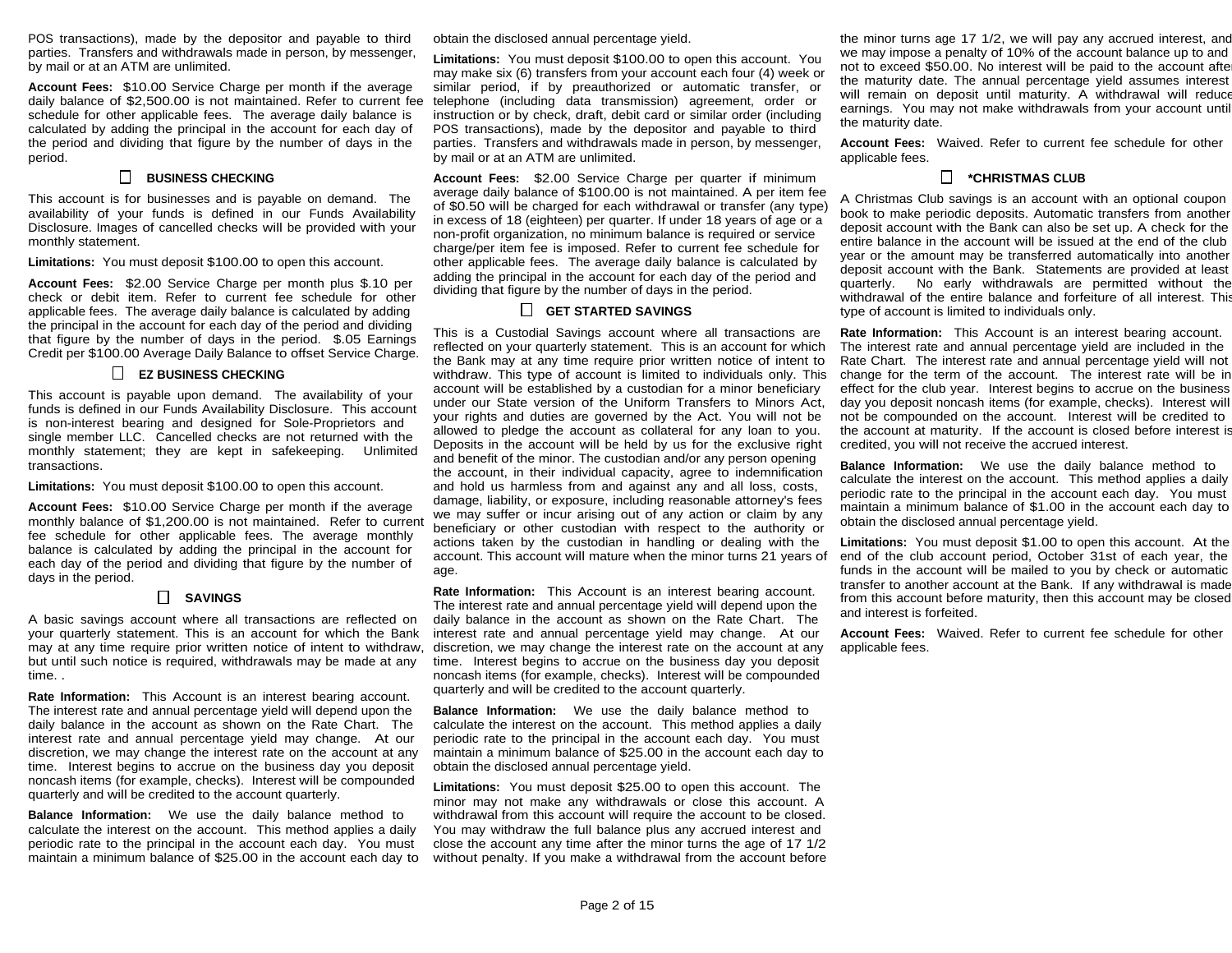# **VACATION CLUB**

A Vacation Club savings is an account with an optional coupon book to make periodic deposits. Automatic transfers from another deposit account with the Bank can also be set up. A check for the entire balance in the account will be issued at the end of the club year or the amount may be transferred automatically into another deposit account with the Bank. Statements are provided at least quarterly. No early withdrawals are permitted without the withdrawal of the entire balance and forfeiture of all interest. This type of account is limited to individuals only.

**Rate Information:** This Account is an interest bearing account. The interest rate and annual percentage yield are included in the Rate Chart. The interest rate and annual percentage yield will not change for the term of the account. The interest rate will be in effect for the club year. Interest begins to accrue on the business day you deposit noncash items (for example, checks). Interest will not be compounded on the account. Interest will be credited to the account at maturity. If the account is closed before interest is credited, you will not receive the accrued interest.

**Balance Information:** We use the daily balance method to calculate the interest on the account. This method applies a daily periodic rate to the principal in the account each day. You must maintain a minimum balance of \$1.00 in the account each day to obtain the disclosed annual percentage yield.

**Limitations:** You must deposit \$1.00 to open this account. At the end of the club account period, May 15th of each year, the funds in the account will be mailed to you by check or automatic transfer to another account at the Bank. If any withdrawal is made from this account before maturity, then this account may be closed and interest is forfeited.

**Account Fees:** Waived. Refer to current fee schedule for other applicable fees.

# **6-MONTH CD**

This is an account which you agree will remain on deposit with the Bank for a specified time period or to a specific date.

**Rate Information:** This Account is an interest bearing account. The interest rate and annual percentage yield are included in the Rate Chart. The interest rate and annual percentage yield will not change for the term of the account. The interest rate will be in effect for 6 months. Interest begins to accrue on the business day you deposit noncash items (for example, checks). Interest will be compounded quarterly and will be credited quarterly. We will mail the interest in a check to you or deposit the interest in an account that you designate. The annual percentage yield assumes interest will remain on deposit until maturity. A withdrawal will reduce earnings.

**Balance Information:** We use the daily balance method to calculate the interest on the account. This method applies a daily periodic rate to the principal in the account each day. You must maintain a minimum balance of \$500.00 in the account each day to obtain the disclosed annual percentage yield.

**Limitations:** You must deposit \$500.00 to open this account. You may not make additional deposits into this account. You may not make withdrawals from your account until the maturity date. You

can withdraw interest only on the crediting dates.

**Time Account Information:** Your account will mature in 6 months. If you withdraw any of the principal before the maturity date, we may impose a penalty of \$100.00 plus two month's interest earned, or that could have been earned, on the amount withdrawn at the nominal (simple) interest rate being paid on the deposit, regardless of the length of time the funds withdrawn have remained on deposit. If you withdraw all the funds at maturity, you will earn no interest after the maturity date. We may impose a penalty of 7 days interest, on the amount withdrawn subject to penalty, if the withdrawal is made within the first six days after the deposit. You may obtain the account with or without an automatic renewal feature. You must tell us which kind of account you want before the account is opened. If you select your account to automatically renew, your account will automatically renew at maturity. You will have 10 calendar days after the maturity date to withdraw funds without penalty. If you do not withdraw the funds, each renewal term will be for an identical period of time as the original term. If you do not select the automatic renewal option, the account will not renew at maturity. If you do not renew the account, your funds will earn no interest after the maturity date.

# **12-MONTH CD**

This is an account which you agree will remain on deposit with the Bank for a specified time period or to a specific date.

**Rate Information:** This Account is an interest bearing account. The interest rate and annual percentage yield are included in the Rate Chart. The interest rate and annual percentage yield will not change for the term of the account. The interest rate will be in effect for 12 months. Interest begins to accrue on the business day you deposit noncash items (for example, checks). Interest will be compounded quarterly and will be credited quarterly. We will mail the interest in a check to you or deposit the interest in an account that you designate. The annual percentage yield assumes interest will remain on deposit until maturity. A withdrawal will reduce earnings.

**Balance Information:** We use the daily balance method to calculate the interest on the account. This method applies a daily periodic rate to the principal in the account each day. You must maintain a minimum balance of \$500.00 in the account each day to obtain the disclosed annual percentage yield.

**Limitations:** You must deposit \$500.00 to open this account. You may not make additional deposits into this account. You may not make any withdrawals from your account until the maturity date. You can withdraw interest only on the crediting dates.

**Time Account Information:** Your account will mature in 12 months. If you withdraw any of the principal before the maturity date, we may impose a penalty of \$100.00 plus two month's interest earned, or that could have been earned, on the amount withdrawn at the nominal (simple) interest rate being paid on the deposit, regardless of the length of time the funds withdrawn have remained on deposit. If you withdraw all the funds at maturity, you will earn no interest after the maturity date. We may impose a penalty of 7 days interest, on the amount withdrawn subject to penalty, if the withdrawal is made within the first six days after the deposit. You may obtain the account with or without an automatic renewal feature. You must tell us which kind of account you want

before the account is opened. If you select your account to automatically renew, your account will automatically renew a maturity. You will have 10 calendar days after the maturity date to withdraw funds without penalty. If you do not withdraw the funds each renewal term will be for an identical period of time as the original term. If you do not select the automatic renewal option, the account will not renew at maturity. If you do not renew the account, your funds will earn no interest after the maturity date.

# **16-MONTH CD**

This is an account which you agree will remain on deposit with the Bank for a specified time period or to a specific date. The current rate (Base rate) is published on the Alliance Bank website (www.alliancebank.us). The base rate is determined by the account balance. There are three interest tiers to this account. In addition, the interest rate may be increased up to 0.30% by any of the following customer relationships: a 0.10% premium on the rate if the customer has a direct deposit or auto-pay on a checking, savings or loan with us; a 0.10% premium if the customer has an investment center account (not FDIC insured) with us; and 0.10% premium if the customer has an Individual Retirement Account with us. This certificate will renew at a 12 month term with the current 12 month rate and conditions.

**Rate Information:** This Account is an interest bearing account. The interest rate and annual percentage yield will depend upon the daily balance in the account as shown on the Rate Chart. The interest rate and annual percentage yield will not change for the term of the account. The interest rate will be in effect for 16 months. Interest begins to accrue on the business day you deposit noncash items (for example, checks). Interest will be compounded quarterly and will be credited quarterly. We will mail the interest in a check to you or deposit the interest in an account that you designate. The annual percentage yield assumes interest will remain on deposit until maturity. A withdrawal will reduce earnings.

**Balance Information:** We use the daily balance method to calculate the interest on the account. This method applies a daily periodic rate to the principal in the account each day. You must maintain a minimum balance of \$3,000.00 in the account each day to obtain the disclosed annual percentage yield.

**Limitations:** You must deposit \$3,000.00 to open this account. You may not make additional deposits into this account. You may not make any withdrawals from your account until the maturity date. You can withdraw interest only on the crediting dates.

**Time Account Information:** Your account will mature in 16 months. If you withdraw any of the principal before the maturity date, we may impose a penalty of \$100.00 plus six months' interest earned on the 16 month term or that could have been earned, on the amount withdrawn at the nominal (simple) interest rate being paid on the deposit, regardless of the length of time the funds withdrawn have remained on deposit. If you withdraw all the funds at maturity, you will earn no interest after the maturity date. We ma impose a penalty of 7 days interest, on the amount withdrawn subject to penalty, if the withdrawal is made within the first six day after the deposit. This account will automatically renew. You will have 10 calendar days after the maturity date to withdraw funds without penalty. This certificate will renew at a 12 month term with the current 12 month rate.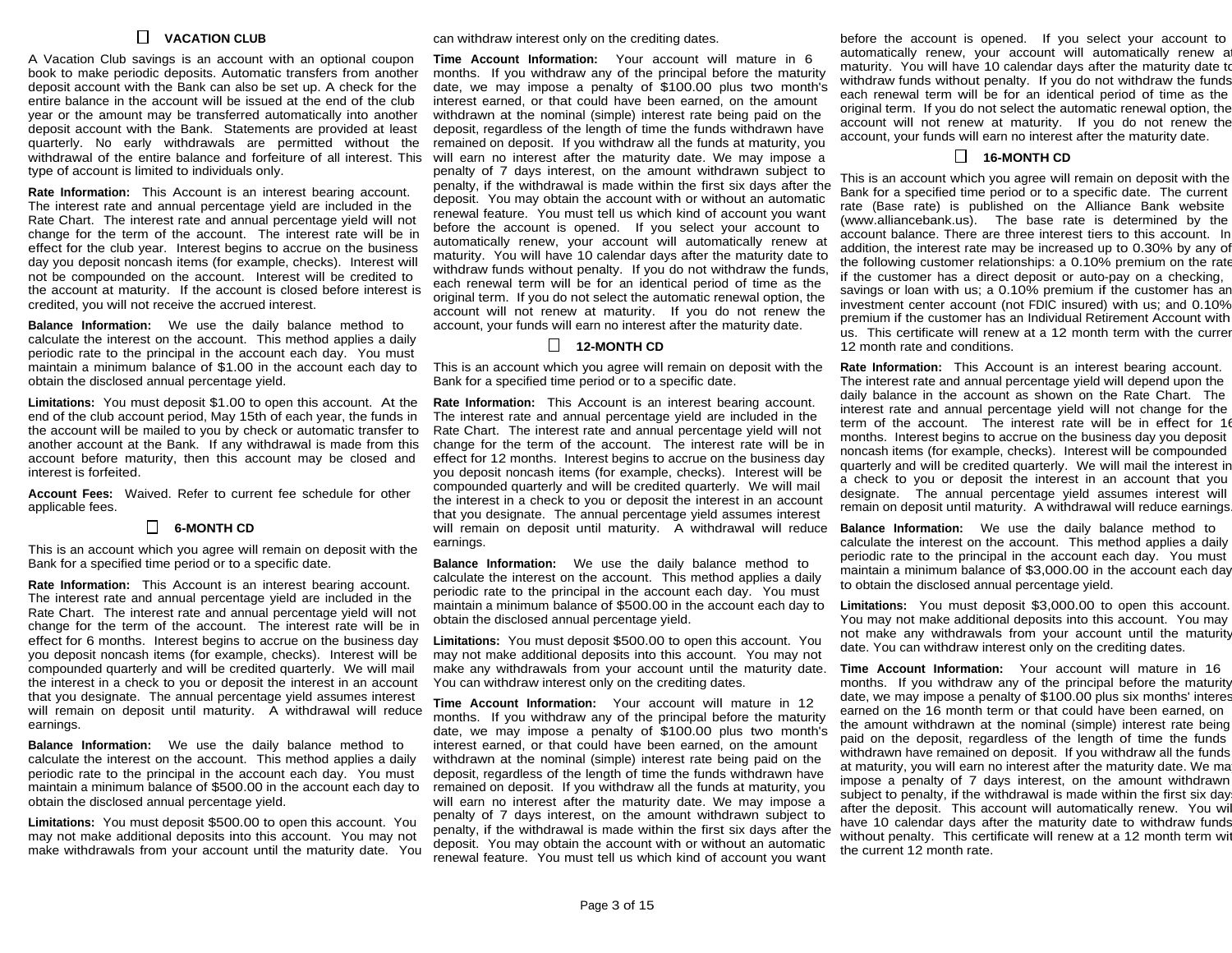# **24-MONTH CD**

This is an account which you agree will remain on deposit with the Bank for a specified time period or to a specific date.

**Rate Information:** This Account is an interest bearing account. The interest rate and annual percentage yield are included in the Rate Chart. The interest rate and annual percentage yield will not change for the term of the account. The interest rate will be in effect for 24 months. Interest begins to accrue on the business day you deposit noncash items (for example, checks). Interest will be compounded quarterly and will be credited quarterly. We will mail the interest in a check to you or deposit the interest in an account that you designate. The annual percentage yield assumes interest will remain on deposit until maturity. A withdrawal will reduce earnings.

**Balance Information:** We use the daily balance method to calculate the interest on the account. This method applies a daily periodic rate to the principal in the account each day. You must maintain a minimum balance of \$500.00 in the account each day to obtain the disclosed annual percentage yield.

**Limitations:** You must deposit \$500.00 to open this account. You may not make additional deposits into this account. You may not make any withdrawals from your account until the maturity date. You can withdraw interest only on the crediting dates.

**Time Account Information:** Your account will mature in 24 months. If you withdraw any of the principal before the maturity date, we may impose a penalty of \$100.00 plus six months' interest earned, or that could have been earned, on the amount withdrawn at the nominal (simple) interest rate being paid on the deposit, regardless of the length of time the funds withdrawn have remained on deposit. If you withdraw all the funds at maturity, you will earn no interest after the maturity date. We may impose a penalty of 7 days interest, on the amount withdrawn subject to penalty, if the withdrawal is made within the first six days after the This is an account which you agree will remain on deposit with the deposit. You may obtain the account with or without an automatic renewal feature. You must tell us which kind of account you want before the account is opened. If you select your account to automatically renew, your account will automatically renew at maturity. You will have 10 calendar days after the maturity date to withdraw funds without penalty. If you do not withdraw the funds, each renewal term will be for an identical period of time as the original term. If you do not select the automatic renewal option, the account will not renew at maturity. If you do not renew the account, your funds will earn no interest after the maturity date.

# **36-MONTH CD**

This is an account which you agree will remain on deposit with the Bank for a specified time period or to a specific date.

**Rate Information:** This Account is an interest bearing account. The interest rate and annual percentage yield are included in the Rate Chart. The interest rate and annual percentage yield will not change for the term of the account. The interest rate will be in effect for 36 months. Interest begins to accrue on the business day you deposit noncash items (for example, checks). Interest will be compounded quarterly and will be credited quarterly. We will mail the interest in a check to you or deposit the interest in an account that you designate. The annual percentage yield assumes interest

will remain on deposit until maturity. A withdrawal will reduce months. If you withdraw any of the principal before the maturity earnings.

**Balance Information:** We use the daily balance method to calculate the interest on the account. This method applies a daily periodic rate to the principal in the account each day. You must maintain a minimum balance of \$500.00 in the account each day to obtain the disclosed annual percentage yield.

**Limitations:** You must deposit \$500.00 to open this account. You may not make additional deposits into this account. You may not make any withdrawals from your account until the maturity date. You can withdraw interest only on the crediting dates.

**Time Account Information:** Your account will mature in 36 months. If you withdraw any of the principal before the maturity date, we may impose a penalty of \$100.00 plus six months' interest earned, or that could have been earned, on the amount withdrawn at the nominal (simple) interest rate being paid on the deposit, regardless of the length of time the funds withdrawn have remained on deposit. If you withdraw all the funds at maturity, you will earn no interest after the maturity date. We may impose a penalty of 7 days interest, on the amount withdrawn subject to penalty, if the withdrawal is made within the first six days after the deposit. You may obtain the account with or without an automatic renewal feature. You must tell us which kind of account you want before the account is opened. If you select your account to automatically renew, your account will automatically renew at maturity. You will have 10 calendar days after the maturity date to **fee:** withdraw funds without penalty. If you do not withdraw the funds, each renewal term will be for an identical period of time as the original term. If you do not select the automatic renewal option, the account will not renew at maturity. If you do not renew the account, your funds will earn no interest after the maturity date.

# **48-MONTH CD**

Bank for a specified time period or to a specific date.

**Rate Information:** This Account is an interest bearing account. The interest rate and annual percentage yield are included in the Rate Chart. The interest rate and annual percentage yield will not change for the term of the account. The interest rate will be in effect for 48 months. Interest begins to accrue on the business day you deposit noncash items (for example, checks). Interest will be compounded quarterly and will be credited quarterly. We will mail the interest in a check to you or deposit the interest in an account that you designate. The annual percentage yield assumes interest will remain on deposit until maturity. A withdrawal will reduce earnings.

**Balance Information:** We use the daily balance method to calculate the interest on the account. This method applies a daily periodic rate to the principal in the account each day. You must maintain a minimum balance of \$500.00 in the account each day to obtain the disclosed annual percentage yield.

**Limitations:** You must deposit \$500.00 to open this account. You may not make additional deposits into this account. You may not make any withdrawls from your account until the maturity date. You can withdraw interest only on the crediting dates.

**Time Account Information:** Your account will mature in 48

date, we may impose a penalty of \$100.00 plus six months' interest earned, or that could have been earned, on the amount withdrawn at the nominal (simple) interest rate being paid on the deposit, regardless of the length of time the funds withdrawn have remained on deposit. If you withdraw all the funds at maturity, you will earn no interest after the maturity date. We may impose a penalty of 7 days interest, on the amount withdrawn subject to penalty, if the withdrawal is made within the first six days after the deposit. You may obtain the account with or without an automatic renewal feature. You must tell us which kind of account you want before the account is opened. If you select your account to automatically renew, your account will automatically renew at maturity. You will have 10 calendar days after the maturity date to withdraw funds without penalty. If you do not withdraw the funds each renewal term will be for an identical period of time as the original term. If you do not select the automatic renewal option, the account will not renew at maturity. If you do not renew the account, your funds will earn no interest after the maturity date.

#### **INDIVIDUAL RETIREMENT ACCOUNTS**

You may put your IRA funds in the following accounts: IRA Savings , 6-Month IRA CD, 12-Month IRA CD, 24-Month IRA CD, 36-Month IRA CD, 48-Month IRA CD, SEP Savings , HSA Checking, Day-Term IRA CD and 16-Month IRA CD.

**If you open an IRA, the account will be subject to the following**

IRA Regular Fees Early Withdrawal

Penalty:: \$100.00 At Withdrawal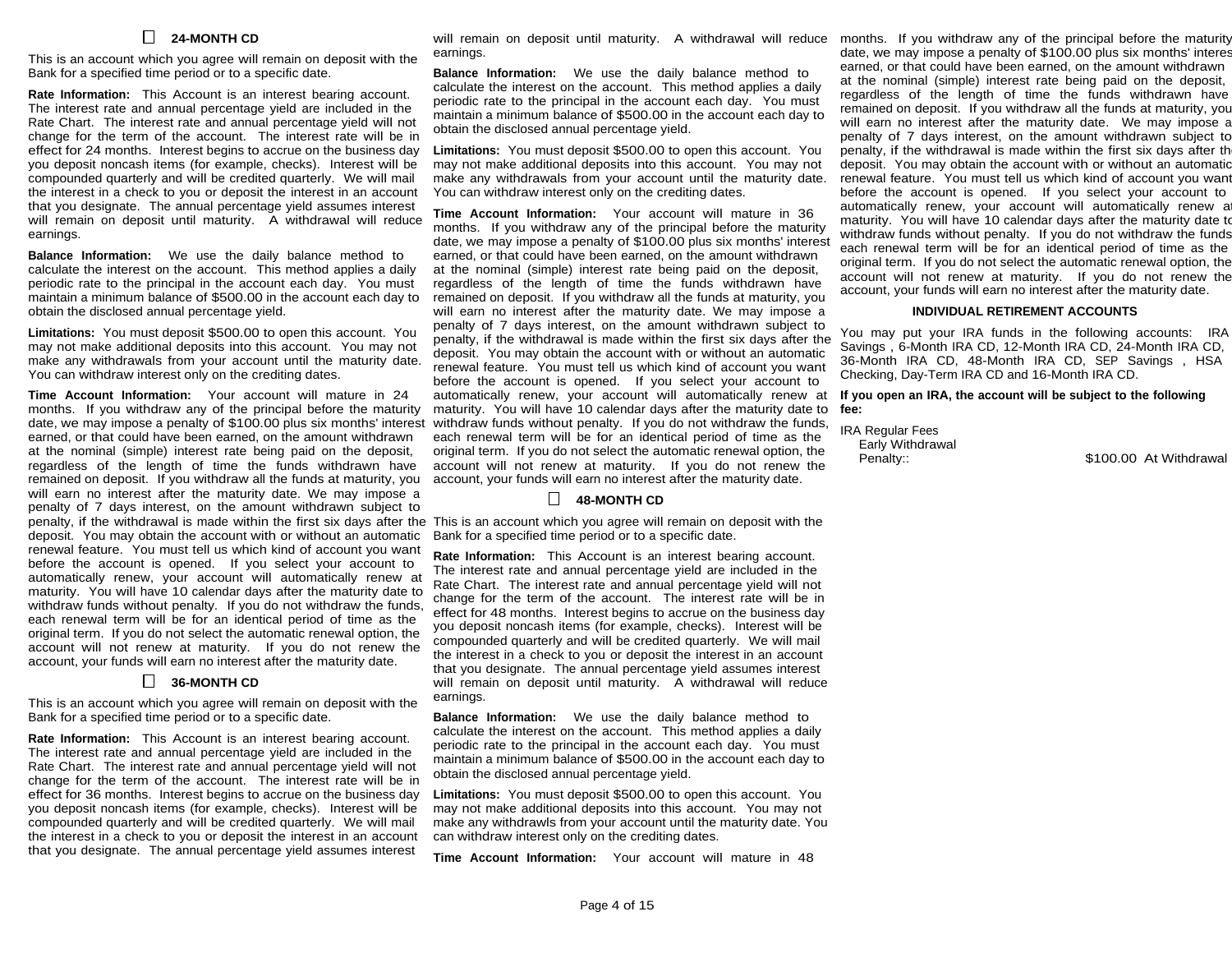# **MISCELLANEOUS FEES AND CHARGES**

# **ACH ORIGINATION FEES (Auto Transfer Debit)**

COMMERCIAL ACH ORIGINATION: \$10.00 per file PLUS: \$5.00 fee for each 100 entries.

# **ATM/DEBIT CARD FEES**

ANNUAL ATM/DEBIT CARD FEE: \$10.00 annual fee. Free for Students (Upon proof). \$5.00 annual fee for 49 & Holding Club Members with first year **RESEARCH AND CHECKBOOK BALANCING FEES** free.

### **CHARGE BACK FEE**

CHARGE BACK FEE: \$5.00 per cashed or deposited not on us check returned.

#### **DORMANT ACCOUNT FEE**

DORMANT ACCOUNT FEE: \$10.00 per statement cycle for Dormant accounts with a **WIRE TRANSFER FEES** balance of \$100.00 or less after 36 months of inactivity.

# **FOREIGN CHECK FEE**

FOREIGN CHECK FEE: \$5.00 per transaction

# **CHECK CHARGES & FEES**

PREMIER CHECK PRINTING CHG: Amount depends on style and number of checks ordered. COUNTER CHECK FEE: \$0.25 per counter check/debit. COPY OF CHECK OR STATEMENT: \$3.00 per copy of check or statement.

# **FAX FEE**

FAX FEE: \$1.00 per page (Outgoing or Incoming) Free for 49 & Holding Club Members.

# **LEGAL PROCESSING FEES**

ATTACHMENTS, GARNISHMENTS, OR LEVIES: \$50.00

#### **OFFICIAL CHECKS**

CASHIER'S CHECKS: \$5.00 PERSONAL MONEY ORDERS: \$1.00 per \$100.00; \$5.00 maximum fee: (Free for 49 & Holding Club Members) Maximum money order value \$1,000.00

#### **OVERDRAFT FEES**

CHECKING ACCOUNT OVERDRAFT FEE (OD Fee): \*\* \$30.00 or \$120.00 daily maximum fee. CHECKING ACCOUNT RETURNED ITEM FEE (Returned Item Fee):

\*\* \$32.00 or \$128.00 daily max. fee.

CONTINUOUS CHECKING ACCOUNT OVERDRAFT FEE (OD Fee: Continuous OD Fee):

\$4.00 fee every 8 business days your checking account remains overdrawn.

SAVINGS ACCOUNT OVERDRAFT FEE (OD Fee):

\*\* \$30.00 or \$120.00 daily maximum fee.

No fee if checking or savings account balance is overdrawn <\$10.00, Point of Sale, or ATM Transactions.

\*\*Overdraft and Return Item fees are charged per presentment and may be charged more than once for each time the same check or withdrawal request by electronic means is returned unpaid due to insufficient funds. This fee applies to overdrafts created by check, in person withdrawal, or other electronic means.

# **OVERDRAFT PROTECTION FEE (OD Transfer Fee)**

AUTO TRANSFER FEE: Moves money from one designated account to another designated account to prevent an overdraft: \$4.00 per transfer.

# **PHOTOCOPY CHARGE**

\$0.25 each photocopy: 49 & Holding Club members get the first three free, over that \$.05 per copy (per day).

RESEARCH: \$30.00 per hour/1 hour minimum. CHECKBOOK BALANCING: \$30.00 per hour/1 hour minimum.

#### **STOP PAYMENT CHARGE**

STOP PMT CHARGE: \$25.00 per written check or ACH item. NO CHARGE STOP PAYMENTS: No Charge for unauthorized ACH items or lost unwritten checks.

INCOMING - DOMESTIC: \$10.00 account holder. \$15.00 non-account holder. INCOMING - INTERNATIONAL: \$15.00 - \$40.00 account holder. \$20.00 - \$45.00 non-account holder. OUTGOING - DOMESTIC: \$20.00 account holder. \$25.00 non-account holder. OUTGOING - INTERNATIONAL: \$45.00 account holder. \$50.00 non-account holder.

# **VISA ACCESS CARD**

VISA ACCESS CARD: \$5.00 fee per card (\$2.00 discount for 49 & Holding Club Members) \$4.95 Reload fee. Card value \$10.00 to \$5,000.00. Must be age 15 or older.

# **FUNDS AVAILABILITY POLICY DISCLOSURE**

**YOUR ABILITY TO WITHDRAW FUNDS AT ALLIANCE BANK.** Our policy is to make funds from your cash and check deposits available to you on the same business day as the day we receive your deposit. Once the funds are available, you can withdraw them in cash and/or we will use them to pay checks that you have written. For determining the availability of your deposits, every day is a business day, except Saturdays, Sundays, and federal holidays. We have different deposit cut-off hours for different locations. Our cut-off hours are as follows:

3:00 P.M. ATM (Transactions completed prior to 3:00 P.M. will be posted the next business day. Transactions completed after 3:00 P.M. will be posted the 2nd business day.) 8:00 A.M. 24-HOUR DEPOSITORY 5:00 P.M. VOICE BANKING 5:00 P.M. INTERNET BANKING 5:00 P.M. BILL PAY 4:00 P.M. MOBILE BANK & MOBILE DEPOSIT 5:00 P.M. MONDOVI - MAIN BANK 5:00 P.M. BLUFF SIDING BRANCH 5:00 P.M. COCHRANE BRANCH 5:00 P.M. OSSEO BRANCH 1:00 P.M. GILMANTON BRANCH - M - W - F ONLY

If you make a deposit before our cut-off hour on a business day that we are open, we will consider that day to be the day of your deposit. However, if you make a deposit after our cut-off hour or on a day we are not open, we will consider that the deposit was made on the next business day we are open.

**Reservation of Right to Hold.** In some cases, we will not make all of the funds that you deposit by check available to you on the same business day as the day of your deposit. Depending on the type of check that you deposit, funds may not be available until the second business day after the day of your deposit. The first \$225.00 of your deposit, however, may be available on the firs business day after the day of your deposit. If we are not going to make all of the funds from your deposit available on the same business day, we will notify you at the time you make your deposit. We will also tell you when the funds will be available. If your deposit is not made directly to one of our employees, or if we decide to take this action after you have left the premises, we will mail you the notice by the business day after we receive your deposit. If you need the funds from a deposit right away, you should ask us when the funds will be available.

**Longer Delays May Apply.** We may delay your ability to withdraw funds deposited by check into your account an additional number of days for these reasons:

- \* You deposit checks totaling more than \$5,525.00 on any one day.
- \* You redeposit <sup>a</sup> check that has been returned unpaid.
- \* You have overdrawn your account repeatedly in the last six months.
- \* We believe <sup>a</sup> check you deposit will not be paid.
- There is an emergency, such as failure of computer or communications equipment.

We will notify you if we delay your ability to withdraw funds for an of these reasons, and we will tell you when the funds will be available. They will generally be available no later than the seventh business day after the day of your deposit.

**Holds On Other Funds.** If we cash a check for you that is drawn on another financial institution, we may withhold the availability of a corresponding amount of funds that are already in your account. Those funds will be available at the time funds from the check we cashed would have been available if you had deposited it. If we accept for deposit a check that is drawn on another financial institution, we may make funds from the deposit available for withdrawal immediately but delay your availability to withdraw a corresponding amount of funds that you have on deposit in another account with us. The funds in the other account would then not be available for withdrawal until the time periods that are described elsewhere in this disclosure for the type of check that you deposited.

**Deposits at Automated Teller Machines.** Funds from any deposits (cash or checks) made at automated teller machines (ATMs) we do not own or operate will not be available until the fifth business day after the day of your deposit. This rule does not apply at ATMs that we own or operate. All ATMs that we own or operate are identified as our machines.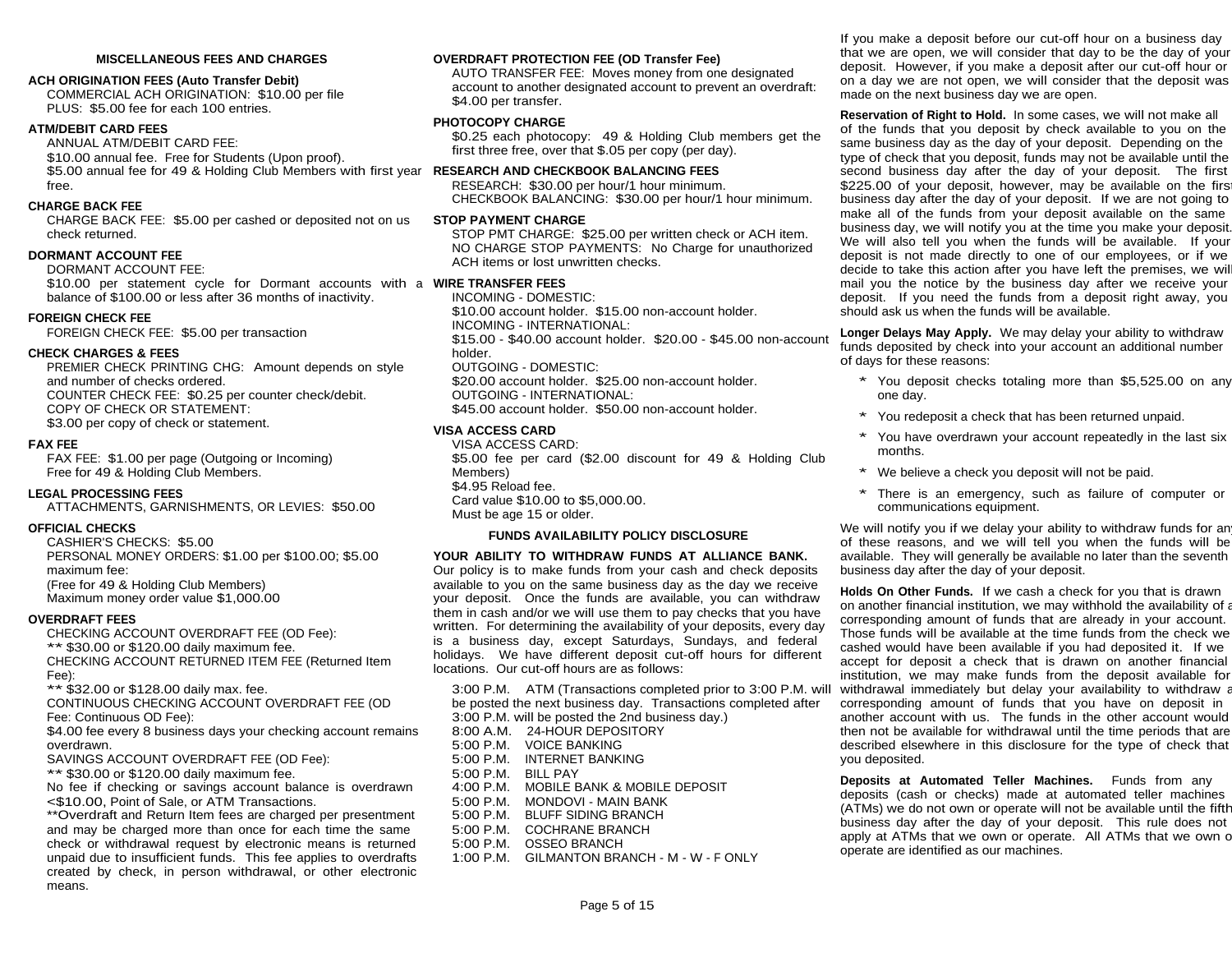**Special Rules For New Accounts.** If you are a new customer, the following special rules will apply during the first 30 days your account is open:

Funds from electronic direct deposits to your account will be available on the day we receive the deposit. Funds from deposits deposits of cashier's, certified, teller's, traveler's, and federal, state identified on your card and such other facilities as we may and local government checks will be available on the first business day after the day of your deposit if the deposit meets certain conditions. For example, the checks must be payable to you. The excess over \$5,525.00 will be available on the ninth business day after the day of your deposit. If your deposit of these checks (other than a U.S. Treasury check) is not made in person to one of our employees, the first \$5,525.00 will not be available until the second business day after the day of your deposit.

Funds from deposits of checks drawn on Alliance Bank will be available on the first business day after the day of your deposit.

Funds from all other check deposits will be available on the ninth business day after the day of your deposit.

**Returned Checks.** Please remember that even after we have made funds available to you, and you have withdrawn the funds, you are still responsible for checks you deposit that are returned to us unpaid and for any other problems involving your deposit.

# **ELECTRONIC FUNDS TRANSFER AGREEMENT AND DISCLOSURES**

This Agreement and Disclosure is made in compliance with federal law regulating electronic funds transfer (EFT) services. Electronic funds transfers are electronically initiated transfers of money involving an account at the Financial Institution. The following disclosures set forth your and our rights and responsibilities concerning the electronic funds transfers. In this Agreement, the words "you" and "your" mean those who sign as applicants or any authorized user(s). The words "we", "us" and "our" mean the Financial Institution. The abbreviation "PIN" or word "code" means a personal identification number.

# **Internet Banking**

**Types of Transactions:** You may access certain account(s) you maintain with us by computer, using your assigned user ID and password, through the online banking service. You may use the online banking service to perform the following functions:

\* You may transfer funds from one of your accounts to another, make a payment on your loan account with us, get information or print a statement of activity on your DDA, Savings, certificates of deposit and loans.

# **Limitations on Frequency and Amount:**

\* For security purposes, there are limits on the frequency and amount of transfers you may make using this Online Banking Service.

# **Fees and Charges for Online Service:**

\* There is no charge for online banking with us.

**SHAZAM ATM CARD**

An ATM card allows the customer the ability to access his/her accounts (Checking or Savings) via an extensive Automated Teller Machine.

of cash, wire transfers, and the first \$5,525.00 of a day's total to initiate transactions at ATMs of ours, ATMs within the networks Types of Preauthorized Transfers: You may arrange for us to **Types of Transfers:** You may use the automated teller machine (ATM) card and personal identification number (PIN) issued to you designate from time to time. Unless you specify a different account during Automated Teller Machine (ATM) transactions, your Primary Account will be used for your transactions. Your Primary Account number and information may be obtained from the ATM Request Form. At present you may use your card to (some of these services may not be available at all ATMs):

- Deposit funds to your checking account.
- Withdraw cash from your checking account.
- \* Deposit funds to your savings account.
- Withdraw cash from your savings account.
- Transfer funds between your checking and savings accounts.
- Obtain balance information on your deposit accounts.
- To increase the number of ATMs that you can utilize, Alliance Bank is part of the Access Network, a state-wide ATM Network. This allows you to use approximately 300 terminals throughout the State of Wisconsin without any terminal fee. Check with us for further information.

# **Limitations on Frequency and Amount:**

- \* You may make <sup>3</sup> cash withdrawals from ATMs per day.
- \* You may withdraw up to <sup>a</sup> maximum of \$200.00 (if there are sufficient funds in your account) per day.
- For security purposes, there are limits on the frequency and amount of transfers you may make using ATMs.

# **Fees and Charges for ATM Transactions:**

- \* We do not charge for ATM transactions at the present time.
- \* There is an Annual Card Fee of \$10.00.
- \* There is <sup>a</sup> Replacement Card Fee of \$5.00 per card.

**ATM Fees.** When you use an ATM not owned by us, you may be charged a fee by the ATM operator or any network used (and you may be charged a fee for a balance inquiry even if you do not complete a fund transfer).

# **GOVERNMENT DIRECT DEPOSITS**

Direct deposits may be set up from Government Agencies to your deposit account

**Types of Preauthorized Transfers:** You may arrange for us to complete the following preauthorized transfers to your deposit accounts:

\* Accept direct deposits from the U.S. Treasury Department to your checking or savings account.

**Fees and Charges:**

\* We do not charge for any preauthorized EFTs.

# **PREAUTHORIZED DEBITS**

You may set up to have payments taken out of your deposit account electronically to pay certain recurring bills

complete the following preauthorized transfers to or from your deposit accounts:

Pay certain recurring bills from your checking or savings account.

### **Limitations on Frequency and Amount:**

\* For Money Market Accounts and Savings Accounts there is a limit of 6 (six) automatic or preauthorized withdrawals/transfers per month.

#### **Fees and Charges:**

- \* We do not charge for any preauthorized EFTs.
- We will charge \$25.00 for each stop-payment order for preauthorized transfers.

# **OTHER DIRECT DEPOSITS**

Direct deposits may be set up from your Employer or Other Source to your deposit account

**Types of Preauthorized Transfers:** You may arrange for us to complete the following preauthorized transfers to your deposit accounts:

\* Accept direct deposits from your employer or other financial institutions to your checking or savings account.

# **Fees and Charges:**

\* We do not charge for any preauthorized EFTs.

# **SHAZAM DEBIT CARD**

**Types of Transactions/Transfers:** You may use the card and PIN issued you to pay for purchases from merchants who have agreed to accept the card at Point of Sale (POS) terminals within the networks identified on your card and such other terminals as the Bank may designate from time to time. Point of Sale (POS) transactions will be deducted from your Primary Account. Point of Sale (POS) transactions involving a refund will be credited to your Primary Account. You may also use the card to pay for purchases from merchants that accept the POS debit card with a MasterCard symbol. You may use the automated teller machine (ATM) card and personal identification number (PIN) issued to you to initiate transactions at ATMs of ours, ATMs within the networks identified on your card and such other facilities as we may designate from time to time. Unless you specify a different account during Automated Teller Machine (ATM) transactions, your Primary Account will be used for your transactions. Your Primary Account number and information may be obtained from the Combined ATM/POS/Debit Card Request Form. At present you may use your card to (some of these services may not be available at all ATMs):

- Deposit funds to your checking account.
- \* Withdraw cash from your checking account.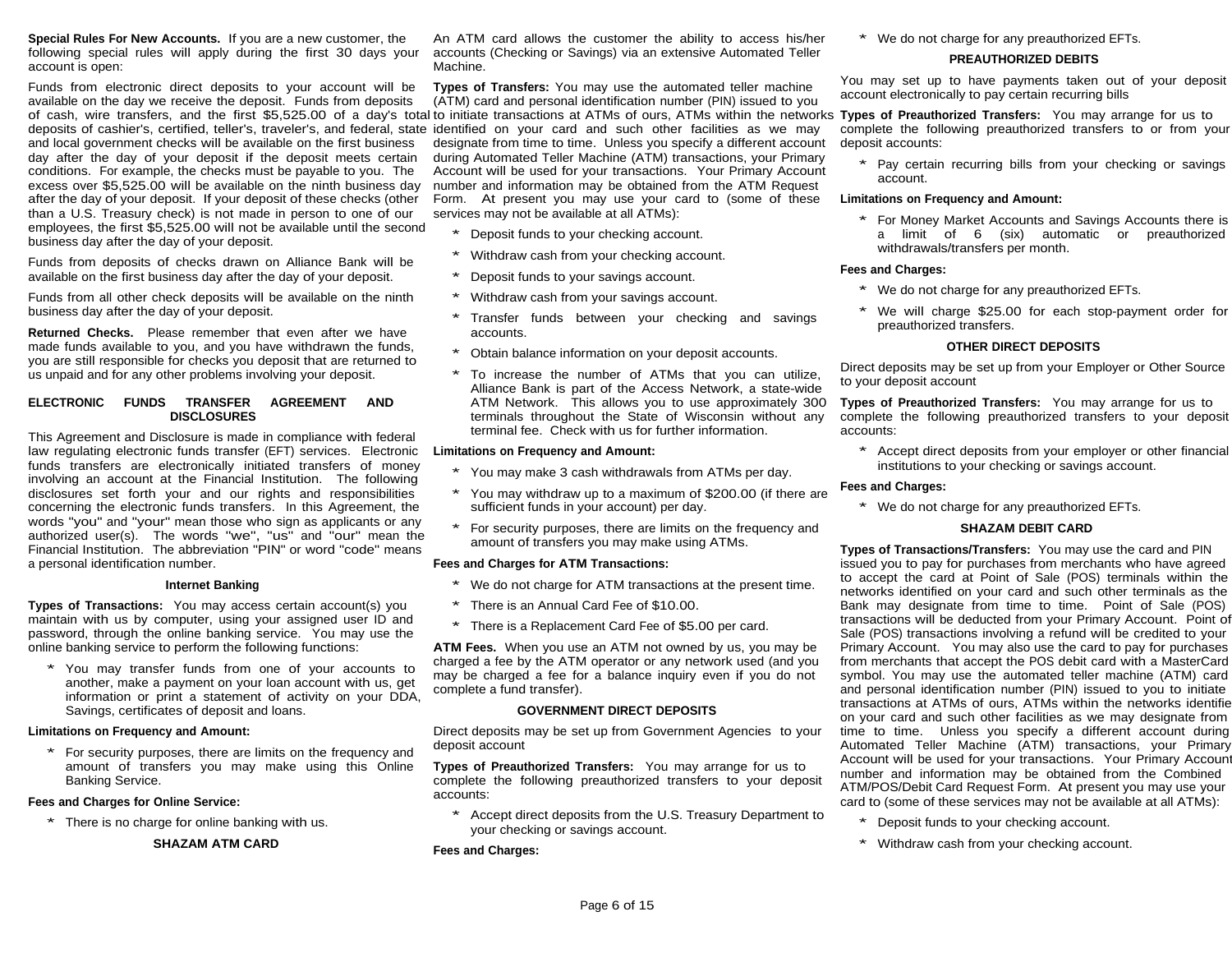- Deposit funds to your savings account.
- \* Withdraw cash from your savings account.
- \* Transfer funds between your checking and savings accounts.
- Obtain balance information on your deposit accounts.
- To increase the number of ATMs that you can utilize, Alliance Bank is part of the Access Network, a state-wide ATM Network. This allows you to use approximately 300 terminals throughout the State of Wisconsin without any terminal fee. Check with us for further information.

#### **Limitations on Frequency and Amount:**

- \* You may make <sup>3</sup> cash withdrawals from ATMs per day.
- \* You may withdraw up to <sup>a</sup> maximum of \$200.00 (if there are sufficient funds in your account) per day.
- \* For security purposes, there are limits on the frequency and amount of transfers you may make using ATMs and this Point of Sale service.
- \* For security purposes, this Shazam debit card should NOT be used online.
- \* You may purchase up to <sup>a</sup> maximum of \$2500.00 worth of goods and services per day, exclusive of ATM withdrawals.

# **Fees and Charges:**

- \* We do not charge for ATM transactions at the present time.
- \* There is an Annual Card Fee of \$10.00.
- \* There is <sup>a</sup> Replacement Card Fee of \$5.00 per card.
- \* We do not charge for any POS transactions.

**ATM Fees.** When you use an ATM not owned by us, you may be charged a fee by the ATM operator or any network used (and you may be charged a fee for a balance inquiry even if you do not complete a fund transfer).

# **VOICE BANKING**

**Types of Audio Response Services:** You may access your deposit accounts by using a separate personal identification number (PIN) assigned to you and your account number in our audio response system. At the present time you may use the system to:

- \* Transfer funds between your deposit accounts.
- Obtain balance information on your deposit accounts.
- Determine if a particular check has cleared your account.
- Transfer funds from your deposit accounts to your loan<br>accounts. Obtain balance information on your loan Obtain balance information on your loan accounts.

# **Limitations on Frequency and Amount:**

\* There are no limits on the number or dollar amount of inquiries, transfers or withdrawals you may make per day.

#### **Fees and Charges for Audio Response Transactions:**

\* We do not charge for any Audio Response Transactions.

**Other EFT Transactions.** You may access certain account(s) you maintain with us by other EFT transaction types as described below.

**Electronic Check Conversion.** You may authorize a merchant or other payee to make a one-time electronic payment from your account using information from your check to pay for purchases or pay bills. Electronic check conversion is a payment process in which a merchant or other payee (after obtaining your authorization) uses your check to gather routing, account, and check number information to initiate a one-time EFT. When information from your check is used to make an electronic fund transfer, funds may be withdrawn from your account as soon as the same day you make your payment. This type of EFT transaction involving a consumer account is covered by the Electronic Funds Transfer Act and this disclosure. A description of the transaction will appear on your statement.

**Re-presented Check Transactions and Fees.** You may authorize a merchant to electronically collect a fee associated with the re-presentment of a check that is returned due to insufficient or unavailable funds. The resulting fee transaction if debited as an EFT from a consumer account is covered by the Electronic Funds Transfer Act and this disclosure. When a merchant re-presents a check electronically, that transaction is not covered by the Electronic Funds Transfer Act or this disclosure. A description of the transaction will appear on your statement.

### **The following limitations may be applicable to your accounts, except as provided by law:**

# **Liability for Unauthorized Mastercard Debit Card Transactions on Cards Issued to Certain Consumers and Small Businesses.**

The zero liability limit described below only applies to a United States-issued Mastercard branded debit card issued to: (i) a natural person, or (ii) a business or other entity only if the card is issued under a "small business" program described on Mastercard's website at www.mastercard.us/en-us.html. The zero liability limit described below does not apply if you are a business or an entity of any sort (corporation, limited liability company, partnership, etc.) unless the card issued to you is a "small business" card described above. The zero liability limit described below does not apply until your identity is registered by or on behalf of the card issuer. Under Mastercard's zero liability policy as described in the Mastercard Rules (as may be amended from time to time), the zero liability limitation described below may not apply for other reasons.

Tell us AT ONCE if you believe your Mastercard debit card has been lost or stolen or if you believe any unauthorized transactions have been made using your Mastercard debit card. Your liability for unauthorized use of your debit card with the Mastercard logo will not exceed zero dollars (\$0.00) if the following conditions have been met: (i) you have exercised reasonable care in safeguarding

your card from risk of loss or theft; and (ii) upon becoming aware of such loss or theft you promptly reported the loss or theft to us. If the conditions set forth above have not been met, you may be liable for unauthorized transactions to the extent allowed under applicable law (for example, see **Liability for Unauthorized Transfers** paragraph below). To notify us of lost or stolen cards, or of unauthorized transactions, call or write to us at the telephone number or address set forth in the **Liability for Unauthorized Transfers** paragraph below. This will help prevent unauthorized access to your account and minimize any inconvenience.

We may require you to provide a written statement regarding an authorized MasterCard debit card transaction in order for the zero liability limit described above to be applied.

**Additional Limits on Liability for SHAZAM Debit Card.** You will not be liable for any unauthorized transactions using your SHAZAM Debit Card if: (i) you can demonstrate that you have exercised reasonable care in safeguarding your card from the risk of loss or theft, and (ii) upon becoming aware of a loss or theft, you promptly report the loss or theft to us. Mastercard is a registered trademark, and the circles design is a trademark of Mastercard International Incorporated.

Mastercard is a registered trademark of Mastercard Worldwide or its subsidiaries in the United States.

#### **In addition to the limitations set forth above, the following limitations may be applicable to your consumer accounts:**

**Liability for Unauthorized Transfers.** Tell us AT ONCE if you believe your card, ATM PIN, POS card or PIN, Audio Response PIN, or online and/or mobile banking PIN has been lost or stolen or if you believe that an electronic fund transfer has been made without your permission using information from your check. Telephoning is the best way of keeping your possible losses down. You could lose all the money in your account (plus your maximum overdraft line of credit). If you tell us within two (2) business days after you learn of the loss or theft of your card or code, you can lose no more than \$50.00 if someone used your card or code without your permission. If you do NOT tell us within two (2) business days after you learn of the loss or theft of your card or code, and we can prove that we could have stopped someone from using your card or code without your permission if you had told us, you could lose as much as \$500.00. Also, if your statement shows transfers that you did not make, including those made by card code or other means, tell us at once. If you do not tell us within sixty (60) days after the statement was mailed to you, you may not get back any money lost after the sixty (60) days if we can prove that we could have stopped someone from taking the money if you had told us in time. If a good reason (such as a long trip or hospital stay) kept you from telling us, we will extend the time periods. If you believe that your card or code has been lost or stolen or that someone has transferred or may transfer money from your account without your permission, call (715) 926-4234, or writ us at Alliance Bank,P.O. BOX 187, MONDOVI, WI 54755-0187. You should also call the number or write this address if you believe a transfer has been made using the information from your check without your permission.

The above limitations do not apply to business accounts, unless otherwise required by law. You accept responsibility for implementing commercially reasonable security measures to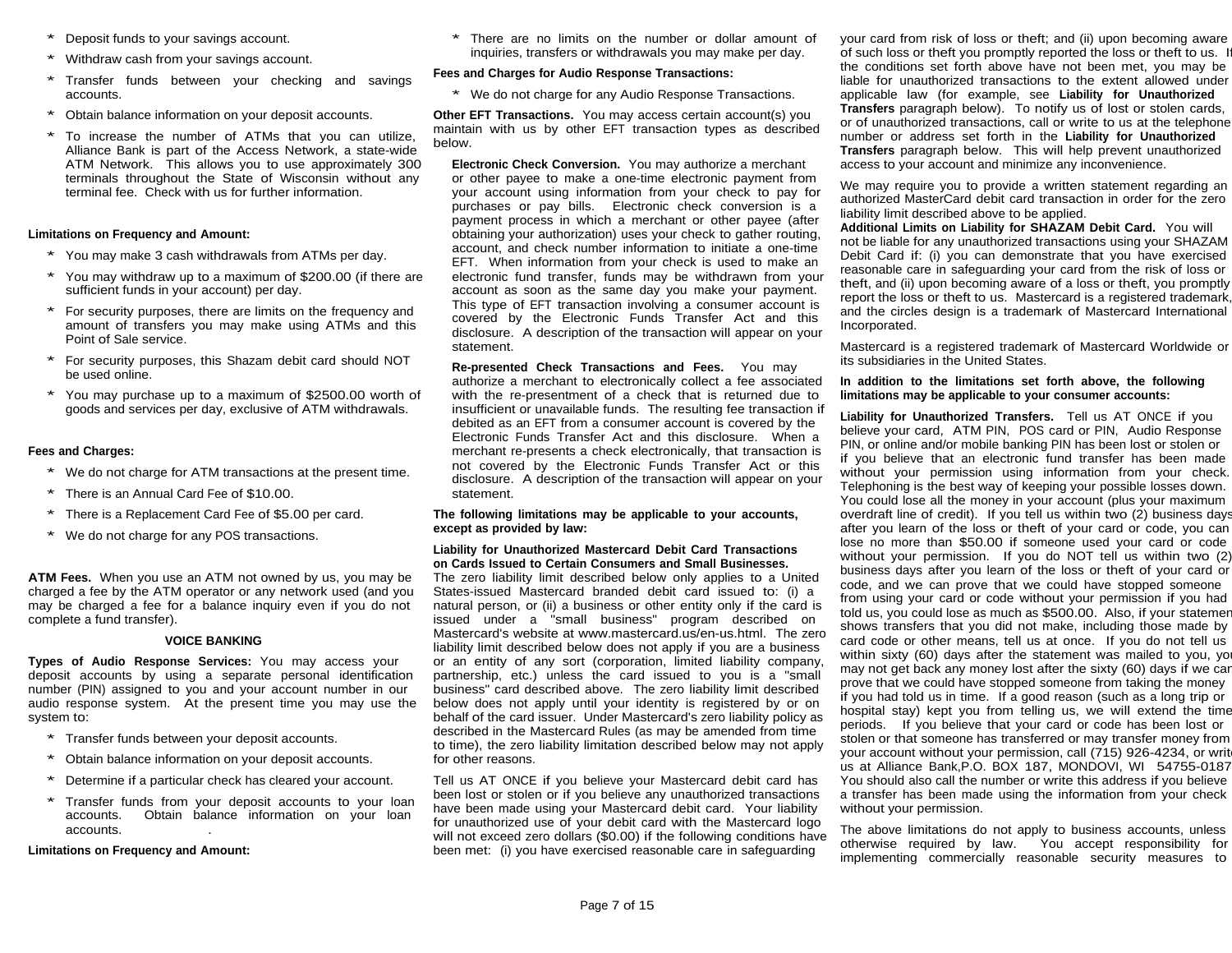safeguard your business account card, ATM PIN, or POS card or PIN, Audio Response PIN, or online and/or mobile banking PIN from unauthorized use. If you authorize employees, agents, or others to use your card or code, you shall be liable for transactions conducted by such additional users. You are responsible for promptly examining your statement each statement period and reporting any unauthorized transaction within a reasonable time, not to exceed Thirty (30) calendar days after the statement is made available. If you believe that your card or code has been lost or stolen or that someone has transferred or may transfer money from your account without your permission, call (715) 926-4234.

**Illegal Transactions.** You may not use your ATM, POS, or Debit Card, or other access device for any illegal or unlawful transaction, and we may decline to authorize any transaction that we believe poses an undue risk of illegality or unlawfulness. Notwithstanding the foregoing, we may collect on any debt arising out of any illegal or unlawful transaction.

**Business Days.** For purposes of these electronic funds transfer disclosures, our business days are Monday through Friday. Holidays are not included.

# **Documentation.**

**Periodic Statement.** You will get a monthly account statement from us, unless there are no transactions in a particular month. In any case you will get a statement quarterly. You will get a quarterly statement from us on your savings account if this is the only account you maintain and the only possible electronic transfer to or from the account is a preauthorized deposit.

**Terminal Receipt.** You can get a receipt at the time you make a transfer to or from your account using an ATM or a POS terminal. However, receipts for transactions of \$15.00 or less may not always be available.

**Direct Deposits.** If you have arranged to have direct deposits made to your account at least once every sixty (60) days from the same person or company, you can call us at (608) 248-2236 to find out whether or not the deposit has been made.

**Our Liability for Failure to Make Transfers.** For consumer accounts, if we do not complete a transfer to or from your account on time or in the correct amount according to our agreement with you, we will be liable for your losses or damages. However, there are some exceptions. We will **NOT** be liable for instance:

- \* If, through no fault of ours, you do not have enough money in your account to make the transfer.
- \* If the money in your account is subject to legal process or other claim restricting such transfer.
- \* If the transfer would go over the credit limit on your overdraft line.
- \* If the ATM where you are making the transfer does not have enough cash.
- \* If the terminal or system was not working properly and you knew about the breakdown when you started the transfer.
- \* If circumstances beyond our control (such as fire or flood) prevent the transaction, despite reasonable precautions that

we have taken.

\* There may be other exceptions stated in our agreement with you.

For business accounts, refer to your account agreement(s) with us.

**In Case of Errors or Questions About Your Electronic Transfers.** For consumer accounts, telephone us at **(715) 926-4234,** or write us at **Alliance Bank,P.O. BOX 187, MONDOVI, WI 54755-0187** as soon as you can, if you think your statement or receipt is wrong or if you need more information about a transfer listed on the statement or receipt. We must hear from you no later than sixty (60) days after we sent the FIRST statement on which the problem or error appeared.

- \* Tell us your name and account number (if any).
- Describe the error or the transfer you are unsure about, and explain as clearly as you can why you believe it is an error or why you need more information.
- Tell us the dollar amount of the suspected error.

If you tell us orally, we may require that you send us your complaint or question in writing within ten (10) business days.

We will determine whether an error occurred within ten (10) business days after we hear from you and will correct any error promptly. If we need more time, however, we may take up to forty five (45) days to investigate your complaint or question. If we decide to do this, we will credit your account within ten (10) business days for the amount you think is in error, so that you will have the use of the money during the time it takes us to complete our investigation. If we ask you to put your complaint or question in writing and we do not receive it within ten (10) business days, we may not credit your account.

If a notice of error involves an electronic fund transfer that occurred within thirty (30) days after the first deposit to the account was made, the error involves a new account. For errors involving new accounts, point of sale debit card transactions, or foreign-initiated transactions, we may take up to ninety (90) days to investigate your complaint or question. For new accounts, we may take up to twenty (20) business days to credit your account for the amount you think is in error.

We will tell you the results within three (3) business days after completing our investigation. If we decide that there was no error, we will send you a written explanation. You may ask for copies of the documents that we used in our investigation.

For business accounts, we will generally follow the procedures for error resolution described above, but we are not required to process a claim if you do not notify us within Thirty (30) calendar days after the statement is made available, to give provisional credit, or to investigate your claim within the time periods described above.

**Confidentiality.** We will disclose information to third parties about your account or the transfers you make:

- \* To complete transfers as necessary;
- To verify the existence and condition of your account upon the request of a third party, such as a credit bureau or

merchant; or

- \* To comply with government agency or court orders; or
- \* If you give us your written permission.

**Personal Identification Number (PIN).** The ATM PIN, POS PIN or Audio Response PIN issued to you is for your security purposes. The numbers are confidential and should not be disclosed to third parties or recorded on the card. You are responsible for safekeeping your PIN(s). You agree not to disclose or otherwise make your ATM PIN, POS PIN or Audio Response PIN available to anyone not authorized to sign on your accounts.

**Notices.** All notices from us will be effective when we have mailed them or delivered them to your last known address on our records. Notices from you will be effective when received by us at the telephone number or the address specified in this Agreement. We reserve the right to change the terms and conditions upon which this service is offered. We will mail notice to you at least twent one (21) days before the effective date of any change, as required by law. Use of this service is subject to existing regulations governing your account and any future changes to those regulations.

**Enforcement.** In the event either party brings a legal action to enforce this Agreement or collect amounts owing as a result of any Account transaction, the prevailing party shall be entitled to reasonable attorneys' fees and costs, including fees on any appeal, subject to any limits under applicable law.

**Termination of ATM, POS and Audio Response Services.** You agree that we may terminate this Agreement and your use of the ATM Card, POS or Audio Response services, if:

- You or any authorized user of your ATM PIN, POS card or PIN or Audio Response PIN breach this or any other agreement with us;
- We have reason to believe that there has been an unauthorized use of your ATM PIN, POS card or PIN or Audio Response PIN;
- \* We notify you or any other party to your account that we have cancelled or will cancel this Agreement. You or any other party to your account can terminate this Agreement by notifying us in writing.

Termination of service will be effective the first business day following receipt of your written notice. Termination of this Agreement will not affect the rights and responsibilities of the parties under this Agreement for transactions initiated before termination.

**Preauthorized Electronic Fund Transfers.** For preauthorized electronic fund transfers on consumer accounts, the following provisions apply:

**Stop Payment Rights.** If you have told us in advance to make regular electronic fund transfers out of your account(s), you can stop any of these payments. Here's how: Call us or write to us at the telephone number or address set forth above, in time for us to receive your request three (3) business days or more before the payment is scheduled to be made. If you call, we may also require you to put your request in writing and get it to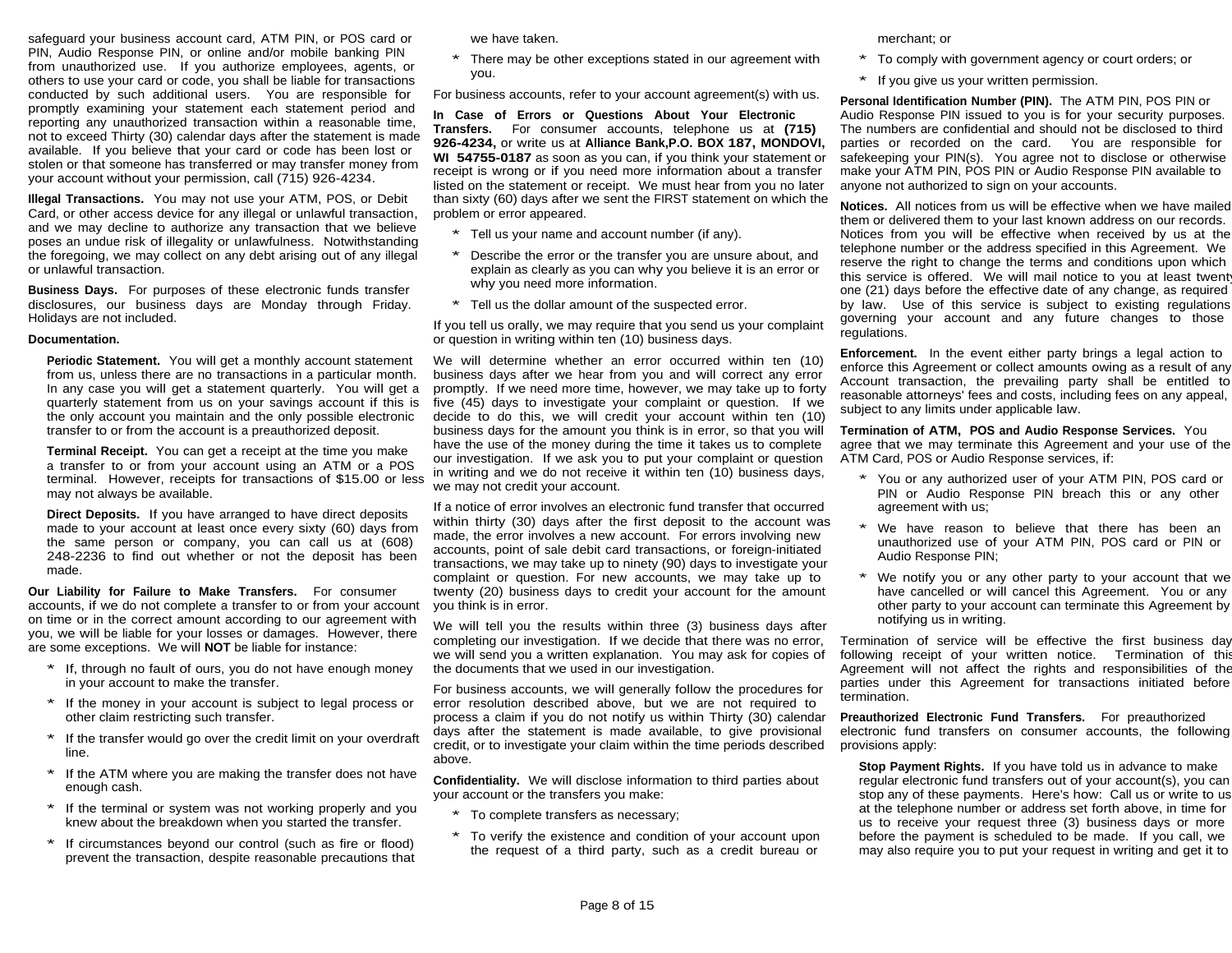us within fourteen (14) days after you call. We will charge you \$ check." You may use a substitute check as proof of payment just 25.00 for each stop payment order you give.

**Notice of Varying Amounts.** If these regular payments may vary in amount, the person you are going to pay will tell you, ten (10) days before each payment, when it will be made and how much it will be. You may choose instead to get this notice only when the payment would differ by more than a certain amount from the previous payment, or when the amount would fall outside certain limits that you set.

# **Liability for Failure to Stop Payment of Preauthorized**

**Transfers.** If you order us to stop one of these payments three (3) business days or more before the transfer is scheduled, and we do not do so, we will be liable for your losses or damages.

For preauthorized electronic fund transfers on business accounts, you may stop payment by notifying us in such time and manner as to allow us a reasonable opportunity to act upon the stop payment order prior to acting on the transfer. If your stop payment order is made verbally, we may also require you to put your request in writing and get it to us within fourteen (14) days after you call. We bounced check fees). will charge you \$ 25.00 for each stop payment order you give.

**Other Provisions.** There may be a delay between the time a deposit is made and when it will be available for withdrawal. You should review our Funds Availability Policy to determine the availability of the funds deposited at ATMs. We reserve the right to refuse any transaction which would draw upon insufficient funds, exceed a credit limit, lower an account below a required balance, or otherwise require us to increase our required reserve on the account.

# **Mastercard Automatic Billing Updater Notice of Right to Opt**

**Out.** Your SHAZAM check (Debit Card) will be automatically enrolled in the free Mastercard® Automatic Billing Updater (ABU) service. ABU helps participating merchants who receive recurring payments from your card have access to current card account information on file. For instance, participating merchants will have access to information about card expiration, or if you report that your card has been lost or stolen. You are entitled to opt out of this service. You may opt out at any time.

If you want to opt out, phone us at 1-800-896-1788. You must include your name, address, last six digits of your card number, and signature. If you opt out, you may opt back in if you decide you want the Mastercard Automatic Billing Updater service in the future. You may opt in the same way(s) that you can opt out. Please see your cardholder agreement for additional information relating to the use of your SHAZAM Debit Card.

# **SUBSTITUTE CHECK POLICY DISCLOSURE**

### **Substitute Checks and Your Rights**

# **What is a substitute check?**

To make check processing faster, federal law permits credit unions and banks to replace original checks with "substitute checks". These checks are similar in size to original checks with a slightly reduced image of the front and back of the original check. The front of a substitute check states: "This is a legal copy of your check. You can use it the same way you would use the original

like the original check.

Some or all of the checks that you receive back from us may be substitute checks. This notice describes rights you have when you receive substitute checks from us. The rights in this notice do not apply to original checks or to electronic debits to your account. However, you have rights under other law with respect to those transactions.

# **What are my rights regarding substitute checks?**

In certain cases, federal law provides a special procedure that allows you to request a refund for losses you suffer if a substitute check is posted to your account (for example, if you think that we withdrew the wrong amount from your account or that we withdrew money from your account more than once for the same check). The losses you may attempt to recover under this procedure may include the amount that was withdrawn from your account and fees that were charged as a result of the withdrawal (for example,

The amount of your refund under this procedure is limited to the amount of your loss or the amount of the substitute check, whichever is less. You also are entitled to interest on the amount of your refund if your account is an interest-bearing account. If your loss exceeds the amount of the substitute check, you may be able to recover additional amounts under other law.

If you use this procedure, you may receive up to \$2,500.00 of your refund (plus interest if your account earns interest) within 10 business days after we received your claim and the remainder of your refund (plus interest if your account earns interest) not later than 45 calendar days after we received your claim.

We may reverse the refund (including any interest on the refund) if we later are able to demonstrate that the substitute check was correctly posted to your account.

# **How do I make a claim for a refund?**

If you believe that you have suffered a loss relating to a substitute check that you received and that was posted to your account, please contact us at ALLIANCE BANK, 245 S EAU CLAIRE STREET, MONDOVI, WI, 54755, (715) 926-4234. You must contact us within 40 calendar days of the date that we mailed (or otherwise delivered by a means to which you agreed) the substitute check in question or the account statement showing that the substitute check was posted to your account, whichever is later. We will extend this time period if you were not able to make a timely claim because of extraordinary circumstances.

Your claim must include--

- A description of why you have suffered a loss (for example, you think the amount withdrawn was incorrect);
- An estimate of the amount of your loss;
- An explanation of why the substitute check you received is insufficient to confirm that you suffered a loss; and

A copy of the Substitute Check

#### **DEPOSIT ACCOUNT AGREEMENT AND DISCLOSURE**

**INTRODUCTION.** In this Deposit Account Agreement and Disclosure, each and all of the depositors are referred to as "you" and "your." The Financial Institution is referred to as "we," "our and "us." This Deposit Account Agreement contains the terms and conditions governing certain of your deposit accounts with us. As used in this document, the term "Agreement" means this document, the signature card, a rate and fee schedule (which may be in the form of a Rate and Fee Schedule, Time Certificate of Deposit, or Confirmation of Time Deposit, hereinafter called the "Schedule"), Truth in Savings disclosures, a Funds Availability Policy Disclosure, and an Electronic Funds Transfer Agreement and Disclosure, if applicable. Each of you signing the signature card for a deposit account acknowledges receipt of this Agreement, and agrees to the terms set forth in the Agreement, as amended from time to time. You agree that we may waive, in our sole discretion, any fee, charge, term, or condition set forth in this Agreement at the time the Account is opened or subsequent thereto, on a one-time basis or for any period or duration, without changing the terms of the Agreement or your obligation to be bound by the Agreement, and we are not obligated to provide similar waivers in the future or waive our rights to enforce the terms of this Agreement.

**DEPOSIT ACCOUNTS.** From time to time, we may offer or you may open a variety of deposit accounts. Each such account (the "Account") is subject to the general terms and conditions and any specific terms and conditions relating to that type of account that may be set forth in this Agreement. If you open multiple Accounts, you may receive Schedule information for each Account, but this Agreement will cover all your Accounts with us. Each of you will be jointly and severally liable to us for debit balances in the Account, including without limitation overdrafts and Account charges, and jointly and severally promise to pay, upon demand, any and all debit balances, all fees and charges, and our reasonable attorneys' fees and costs and expenses of collection, including but not limited to those incurred at trial and on any appeal.

**INTEREST.** If your Account earns interest, the following information applies: **(A) Payment of Interest.** We will pay interest at the annual rate specified on the Schedule, which does not reflect compounding ("Interest Rate"). The Schedule also sets forth the frequency of interest payments, the frequency of any compounding and crediting, the interest accrual basis, the balance on which interest will be paid, and any minimum balance requirements. **(B) Minimum Balance Requirements.** The Schedule may specify a minimum balance that you are required to maintain in your Account. If the minimum balance is not maintained during a specified period, we, at our option, may not pay interest on your Account and/or may charge a fee for that period. You should review any minimum balance requirements on the Schedule. **(C) Initial Interest Rate.** The initial interest rate is the current annual rate of interest that we will pay on the specified balance in your Account. We may pay interest at different rates, depending on the amount deposited and the type of depositor (individual, business, non-profit organization, etc.). **(D) Interest Compounding and Crediting.** The Schedule will indicate the interest compounding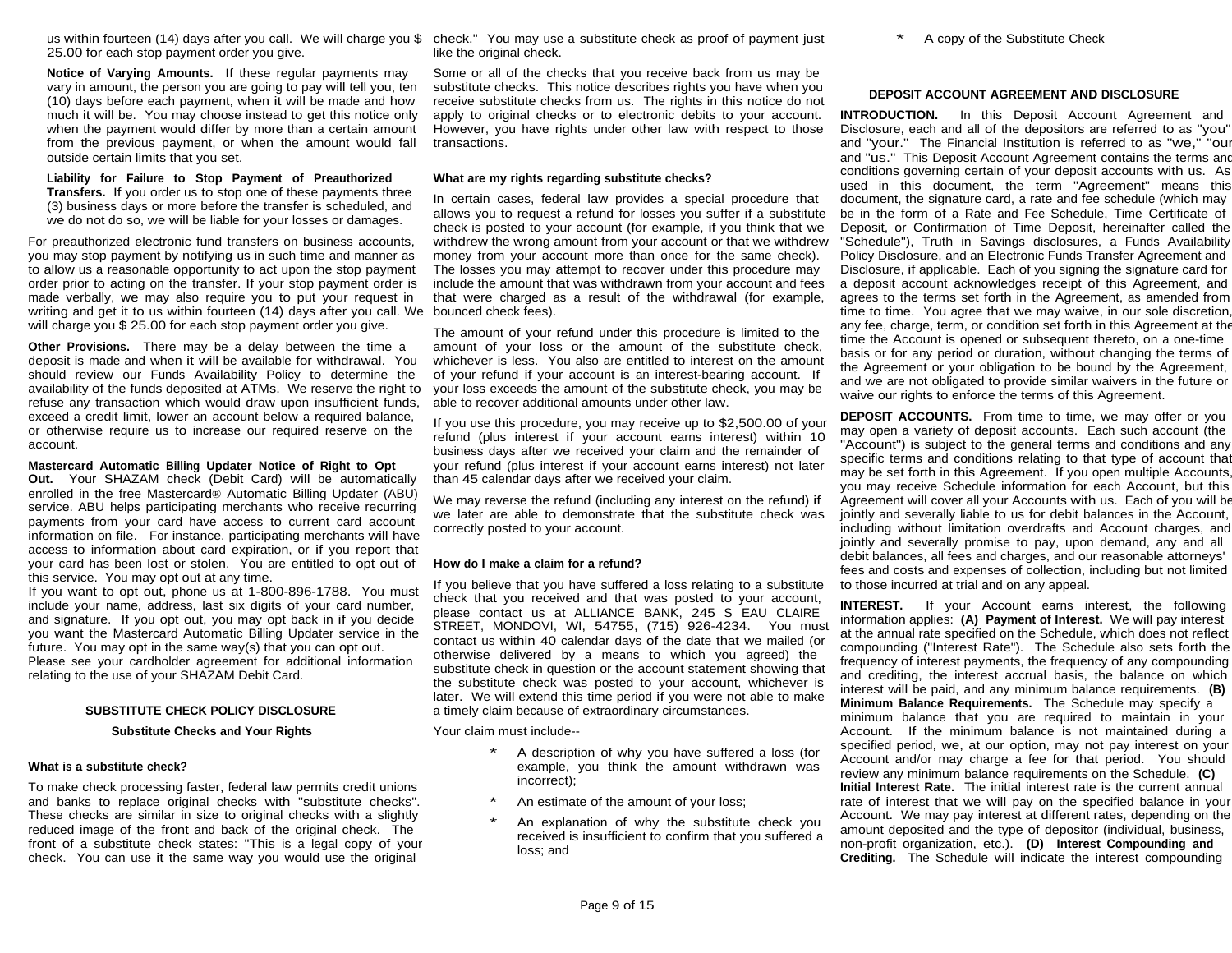and crediting frequency for your Account (if any). Compounding generally means that interest is being accrued on earned interest. Interest may be compounded more frequently than interest is credited to your Account. **(E) Interest Accrual.** We may accrue interest on your Account more frequently than we pay or credit interest. The interest that has been calculated, but not paid to the Account, is called accrued unpaid interest. **(F) Changes.** We have the right to change the rates and fees in accordance with the terms of the Schedule. We also reserve the right to change any other term of this Agreement at our sole discretion.

**FEES AND CHARGES.** Subject to applicable law, you agree to pay us the fees and charges shown in the Schedules as are applicable to your Account or for other services performed by us. You agree the fees and charges may be changed by us from time to time and authorize us to charge your account for their payment whether or not each charge results in an overdraft of your account. Existing and future charges may be based upon the overall costs of providing account services and may or may not be based upon the direct cost or expense associated with providing the particular service involved. The charges may be based on consideration of profit, competitive position, deterrence of misuse of account privileges by customers, and the safety and soundness of the financial institution. We will notify you of the changes, to the extent required by law.

**BALANCE METHODS.** As used in this Agreement, the "average daily balance" method means "the application of a periodic rate to the average daily balance in the account for the period, determined by adding the full amount of principal in the account for each day of the period and dividing that figure by the number of days in the period." The "daily balance" method means "the application of a daily periodic rate to the full amount of principal in the account each day."

**DEPOSIT RULES.** The following terms apply to deposits made to your Account: **(A) Endorsements.** You authorize us to accept transfers, checks, and other items for deposit to your Account if they are made payable to, or to the order of, any one or more of you, whether or not they are endorsed by you. You authorize us to supply missing endorsements, and you warrant that all endorsements are genuine. All checks and other items deposited to your Account should be endorsed payable to the order of us for deposit only, followed by your signature and Account number. We may permit you to deposit an electronic image or other electronic information related to a paper check through a service we provide that allows you to use a device, such as a mobile phone, to create and send to us such electronic image or information electronically. Before capturing an electronic image or electronic information of a paper check, you must endorse the check payable to the order of us "for mobile deposit only", followed by your signature and Account number, or any alternative restrictive endorsement we may allow and communicate to you. All endorsements must appear on the back of the check or other item within the first 1-1/2 inches from the left side of the item when looking at it from the front. Endorsements should be in black ink. While we may accept non-conforming endorsements, you will be responsible for any loss incurred by us due to the delay in processing or returning the item for payment. **(B) Final Payment.** All non-cash items (for example, checks) deposited to your Account are posted subject to our receipt of final payment by the payor bank. Upon receipt of

final payment, the item becomes a collected item. If final payment is not received or if any item you have deposited or cashed is charged back to us for any reason, you authorize us to charge any of your Accounts, without prior notice and at any time, for the amount of the returned item, our returned item fee, any interest paid on that item, and any other fee we pay or incur. If an item to be charged back is lost in the process of collection or unavailable for return, we may rely upon a photocopy of the item or upon any other generally accepted notification of return of the item, in charging you or any of your Accounts for the amount of the returned item. We reserve the right to refuse any item for deposit into your Account. **(C) Direct Deposits.** If we offer direct deposit services for automatic preauthorized deposits to your Account of Social Security payments or automatic transfers from your other accounts with us, you must notify us at least 30 days prior to the next scheduled direct deposit or preauthorized transfer if you wish to cancel the direct deposit or transfer service. If any amount deposited must be returned to the government for any reason, you authorize us to deduct the amount from your Account as provided in the Final Payment paragraph above. **(D) Crediting of Deposits.** The Funds Availability Policy Disclosure provided to you reflects our policies relating to the availability of deposited funds.

**(E) Substitute Checks and Electronic Files Pertaining to Original Checks.** If you deposit a "substitute check" (as defined in Regulation CC § Section 229.2(aaa)) or a purported substitute check into your Account, you agree to reimburse us for losses, costs and expenses we may pay or incur associated with the item not meeting applicable substitute check standards and/or from duplicate payments associated with the item. If you provide us with an electronic representation of a substitute check for deposit into your account instead of an original check, you agree to reimburse us for losses, costs and expenses we may pay or incur associated with the substitute check resulting from the electronic representation not meeting applicable substitute check standards and/or from duplicate payments associated with the item. If you provide us with an electronic image or electronic information related to a paper check for deposit into your Account, you agree to reimburse us for losses, costs, and expenses we may pay or incur associated with the electronic image or information not meeting applicable standards for such images and/or from duplicate payment associated with the check. **(F) Deposit Discrepancies.** When you make a deposit to your account, we will credit your account for the amount stated on your deposit slip and we may provide you with a deposit receipt. We reserve the right to review the deposit and confirm the amount of funds you deposited but are not required to do so. If after any review we determine that the amount credited to your account is incorrect, we may adjust your account for the amount of the discrepancy but reserve the right not to do so if the discrepancy would not be a disadvantage to you. This may be the case, for example, if the amount credited to your account was more than the amount actually deposited by you. Notwithstanding the foregoing, we are not required to adjust your account unless within one year of the date of your account statement that shows the deposit either you notify us of the discrepancy or we discover it on our own. If you do not notify us of the error or we do not discover it on our own during this notice period, the amount credited to the account will be considered final.

**WITHDRAWAL RULES.** The following terms apply to withdrawals from your Account: **(A) Manner of Withdrawal.** You may make

withdrawals from your Account in any manner that is permitted by us for the type of Account that you have opened. Withdrawals by mail will be posted to your Account as of the day the transaction is processed by us. We may refuse to accept any check other than standard checks provided by us, or approved by us in advance. Withdrawals and transfers from your Account may be restricted as provided in the Agreement, or in the Schedule, or by applicable law. **(B) Withdrawal Restrictions and Overdrafts.** We do not have to allow you to make a withdrawal from your Account if you don't have sufficient available funds in the Account to cover the full amount of the withdrawal. **If there are available funds to cover some, but not all, of the withdrawals or other debits to your Account on a single business day, we will post the checks for which there are sufficient available funds in any order we may choose at our sole discretion.** We may pay other withdrawals or debit items (such as charges) prior to paying any checks, and we may post those other withdrawals or debit items in any order we may choose at our sole discretion. If there are insufficient funds available in your Account to cover a withdrawal or debit presented against your Account, this is called an "overdraft". We will handle each overdraft in accordance with our Standard Overdraft Policy (described below) or in accordance with any other agreement you may have with us (such as an overdraft protection agreement). Even if we choose to pay one or more overdrafts, we are not obligated to cover any future overdrafts. When we determine whether payment of an item will create an overdraft, we may determine the balance of your account at any time between the time we receive the item and the deadline for us to take action on the item. We are not required to determine your account balance more than one (1) time during this period. **(C) Standard Overdraft Policy.** Unless we have agreed to a separate overdraft protection agreement with you, the following rules apply. We are not obligated to pay any overdraft. Subject to the special rules discussed below for transactions at an ATM and one-time debit card transactions, we may assess a service charge on any withdrawal created by check, in-person withdrawal, ATM withdrawal, or other electronic means that results in an overdraft whether we pay the overdraft or not. If we pay the overdraft, you agree, immediately upon notice from us, to deposit funds sufficient to cover the overdraft plus any service charge we impose. For consumer accounts, we may not impose a service charge in connection with an overdraft that results from a transaction at an ATM or a one-time debit card transaction unless you have given us your consent to pay service charges in connection with overdrafts that result from these transactions and we have sent written confirmation of that consent to you. You may revoke that consent at any time. **(D) Notice Requirements.** Federal regulations require us to retain the right to require you to give at least seven (7) days notice in writing prior to any intended withdrawal from a savings, negotiable order of withdrawal ("NOW"), or money market account. Although we usually pay withdrawals or checks without notice on these accounts, doing so does not mean that we give up this right. **(E) Postdated Items.** You agree that when you write a check, you will not date the check in the future. If you do and the check is presented for payment before the date of the check, we may pay it or return it unpaid. You agree that if we pay the check, the check will be posted to your Account on the date we pay the check, even though the posting date is prior to the date of the check. You further agree that we are not responsible for any loss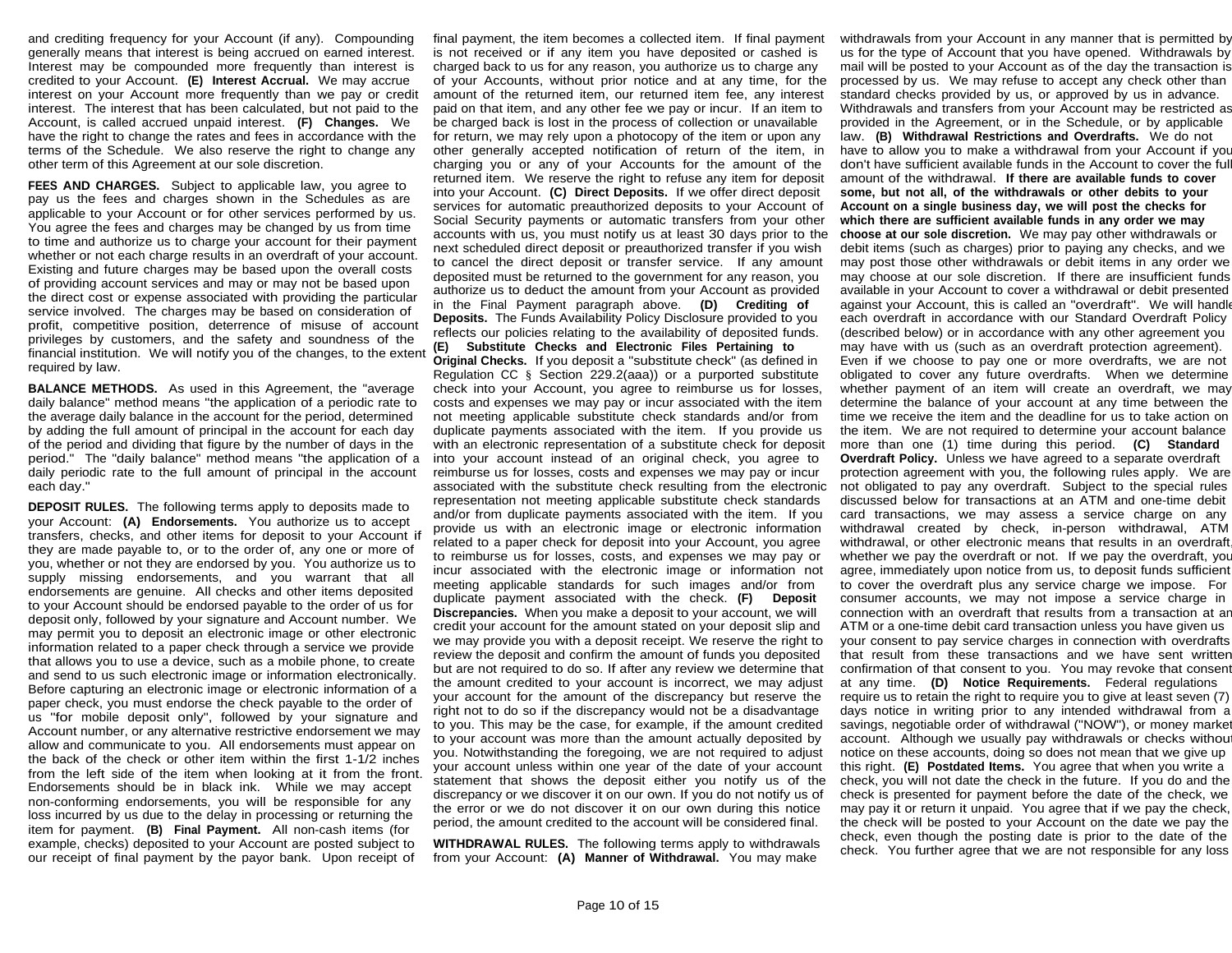to you in doing so. We will not honor a postdated check if we receive advance notice from you at such a time and in such a manner as to afford us reasonable opportunity to act. The notice must be in writing, and it must specify the date, amount, and number of the check, along with the name of the payee. Notices are effective for the time periods stated under STOP PAYMENT ORDERS. You agree that we may return a postdated check to the presenter. **(F) Power of Attorney.** The person executing a power of attorney will be referred to as the principal and the person acting for the principal as the agent. We may refuse to comply with a power of attorney for reasonable cause, or until we receive an affidavit from the agent stating that the Power of Attorney transaction is not covered by the Electronic Funds Transfer Act. presented is a true copy and that, to the best of the agent's knowledge, the principal is alive and that the relevant powers of the agent have not been altered or terminated. **(G) Signatures.** You recognize that we have adopted automated collection and payment procedures so that we can process the greatest volume of items at the lowest possible cost to our customers. In light of this, you agree that we do not fail to exercise ordinary care in paying an item solely because our procedures do not provide for the sight examination of items with a face amount below an amount specified by us from time to time. You authorize us to store and use Signature Card information in any reasonable form we deem necessary, including any digitized signature capture process. If you use a facsimile signature or other form of mechanically reproduced signature (such as, but not limited to, desktop publishing, digitized, or computer software generated signature), you agree you shall have the sole responsibility for maintaining security of the facsimile or mechanically reproduced signature and the device by which the facsimile or mechanically reproduced signature is affixed and you shall bear the entire risk for unauthorized use thereof whether or not you are negligent. You agree that no facsimile or mechanically reproduced signature we have been authorized to honor may be considered a forgery or an unauthorized signature, but that such facsimile or mechanically reproduced signature shall be effective as your signature or endorsement whether or not you have been negligent. You further agree to indemnify and hold us harmless from and against any and all loss, costs, damage, liability, or exposure (including reasonable attorney's fees) we or you may suffer or incur as a result of the unlawful use, unauthorized use, or misuse by any person of any such facsimile or mechanically reproduced signature or the device by which it is affixed. If you use any form of facsimile or mechanically reproduced signature device, you agree to deliver a sample to us if we request it. **(H) Preauthorized Drafts.** If we are unable to enforce presentment and transfer warranties on remotely created checks under Regulation CC, then if you voluntarily give information about your Account (such as our routing number and your account number) to a party who is seeking to sell you goods or services, and you do not physically deliver a check to the party, any debit to your account initiated by the party to whom you gave the information is deemed authorized by you. **(I) Electronic Check Conversion.** You may authorize a merchant or other payee to make a one-time electronic payment from your account using information from your check to pay for purchases or pay bills. The merchant or other payee uses the check information, along with the transaction amount, to initiate an ACH debit transaction. The transaction is electronically transferred through the ACH system and the funds will be debited directly from your account and

deposited automatically into the merchant or payee's account. When information from your check is used to make an electronic fund transfer, funds may be withdrawn from your account as soon as the same day you make your payment. A description of the transaction will appear on your statement from us. Checks used in these types of transactions will not be returned with your statement. This type of electronic funds transfer from a consumer account is governed by the Electronic Funds Transfer Act and subject to the Electronic Funds Transfer Agreement and Disclosure(s). **(J) Re-presented Checks.** If a merchant electronically re-presents a check returned due to insufficient or uncollected funds, that Checks involved in this type of transaction will not be included with your statement. You may authorize a merchant to electronically collect a fee associated with the re-presentment of a check. If a merchant electronically collects a fee associated with the re-presentment of a check, the fee transaction is covered by the Electronic Funds Transfer Act and subject to the Electronic Funds Transfer Agreement and Disclosures if the fee is debited as an electronic funds transfer from a consumer account. A description of the transaction will appear on your statement. **(K) Check Legends.** We may disregard information on any check or item other than the signature of the drawer, the identification of the drawee financial institution and payee, the amount, the endorsements, and any other information that appears on the MICR line. In addition, we are not responsible to take action on, or for failure to notify you of restrictive language placed on checks or other items, including but not limited to terms such as, "Void after 90 Days," "Paid in Full," "Two Signatures Required," "Void Over \$100" or similar statements. In accordance with reasonable banking standards, most checks and other items are processed through automated processing and, except in limited circumstances and in our discretion, most items are not individually examined. You agree that we act within reasonable banking standards by processing most checks and other items through automated processing systems. We may agree to adhere to extraneous legends if you notify us of such legends and we have agreed in writing to honor such legends.

**STALE CHECKS.** We reserve the right to pay or dishonor a check more than six (6) months old without prior notice to you.

**CHECKING ACCOUNTS.** If your account is a checking account, the following terms may apply. If we offer NOW accounts, the account must consist solely of funds in which the entire beneficial interest is held by one or more individuals in an individual capacity, a sole proprietor, or a governmental unit, but not professional corporations or business partnerships. A NOW account may also be held by a for profit organization serving in a fiduciary or trustee capacity for an entity that is itself permitted to hold a NOW account. Otherwise, an organization may hold a NOW account only if it is operated primarily for religious, philanthropic, charitable, educational, or other similar purpose.

**SAVINGS ACCOUNTS.** If your account is an interest bearing account and is not a NOW account or time deposit, the following terms may apply. **(A) Transfers and Withdrawals.** If your Account is a savings or money market deposit account, you may make no more than six (6) transfers and/or withdrawals during any one (1) calendar month or statement cycle (the period from one statement to the next) or similar period of at least four weeks, to

another of your accounts with us or to a third party by means of a preauthorized or automatic transfer, or telephonic (including data transmission) agreement, order or instruction or by check, draft, debit card, or similar order made by you and payable to third parties. A "preauthorized transfer" includes any arrangement by us to pay a third party from your account upon written or oral instruction (including an order received through an automated clearing house (ACH) or any arrangement by us to pay a third party from your account at a predetermined time or on a fixed schedule.)

**(B) Excess Transactions.** We are not required by applicable law to enforce these transfer limits, but we are authorized by applicable law to enforce them if we so choose. If we elect to enforce these transfer limits, and if you have more than the allowable preauthorized transfers or preauthorized checks or drafts (for money market accounts) in any one period, we may elect to close your Account and place the funds in another account that you are eligible to maintain, or we may elect to take away the transfer and draft capabilities of the Account.

**TIME DEPOSITS.** If your Account is a time deposit, you have agreed to keep the funds on deposit until the maturity of your Account. If your Account has not matured, any withdrawal of all or part of the funds from your Account may result in an early withdrawal penalty. We will consider requests for early withdrawa and, if granted, the penalty provided in the Schedule will apply. **(A) Penalty.** The early withdrawal penalty is calculated as a forfeiture of part of the accrued interest that has or would be earned on the Account. If your Account has not yet earned enough interest so that the penalty can be deducted from earned interest, or if the interest already has been paid, the difference will be deducted from the principal amount of your Account. For fixed rate Accounts, we will use the rate in effect for your deposit. **(B) Exceptions.** We may let you withdraw money from your Account before the maturity date without an early withdrawal penalty: (1) when one or more of you dies or is determined legally incompetent by a court or other administrative body of competent jurisdiction; or (2) when the Account is an Individual Retirement Account (IRA) established in accordance with 26 USC 408 and the money is paid within seven (7) days after the Account is opened; or (3) when the Account is a Keogh Plan (Keogh), if you forfeit at least the interest earned on the withdrawn funds; or (4) if the time deposit is an IRA or Keogh Plan established pursuant to 26 USC 408 or 26 USC 401, when you reach age 59 1/2 or become disabled; or (5) within an applicable grace period (if any).

**STOP PAYMENT ORDERS.** Subject to certain limitations, you may order us to stop payment on any check, automated clearing house/pre-authorized electronic funds transfer ("ACH/EFT"), or other item payable from your Account, whether drawn or authorized by you or any other account holder, as follows:

**Stop Payment Against a Check or Other Item.** A stop payment request against a check or other item payable from your Account will be effective if we receive the order at such time and in such manner as to afford us a reasonable opportunity to act upon the order. A stop payment order against a check or other item payable from your Account is effective for six (6) months, but it lapses after fourteen (14) calendar days if the original order was oral and was not confirmed in writing within that period. A stop payment order against a check or other item payable from your Account may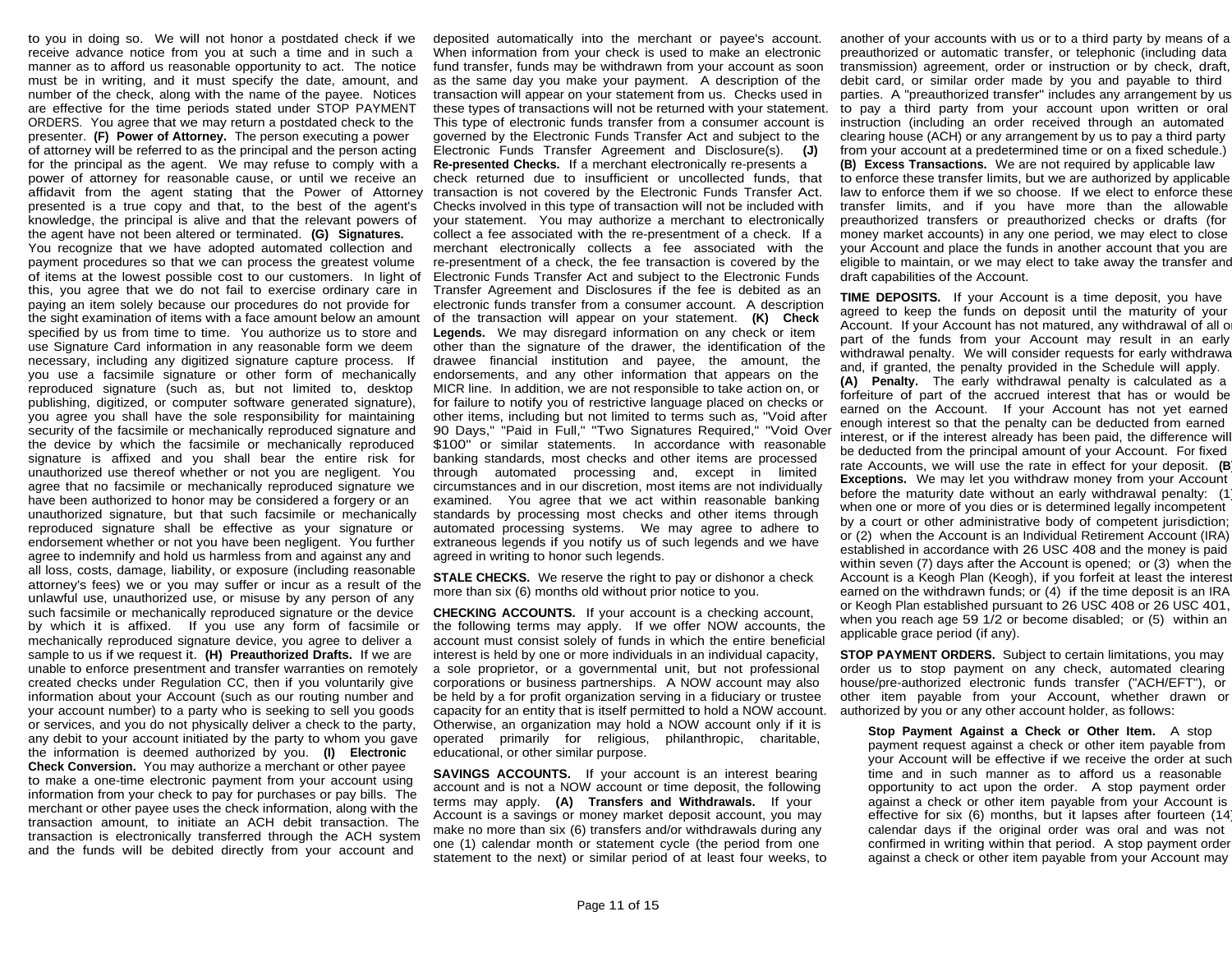be renewed for additional six (6) month periods if renewed during a period within which the stop payment order is effective.

**Stop Payment Against an ACH/EFT.** For consumer accounts, a stop payment order against an ACH/EFT may be honored if received at least three (3) banking days before the scheduled date of the transfer. If we honor a stop payment request against an ACH/EFT received on or within three (3) banking days of the scheduled transfer, we do so without any liability or responsibility to any party having any interest in the entry. A stop payment order against an ACH/EFT is effective until the earlier of: (i) you withdraw the stop payment order, or (ii) the debit entry is returned, or, where a stop payment order is applied to more than one debit entry under a specific authorization involving a specific party, all such debit entries are returned. We may require you to provide us written confirmation of a verbal stop order request against an ACH/EFT within fourteen (14) calendar days. Additionally, if you request us to stop all future payments pursuant to a specific ACH/EFT authorization involving a particular party, we may require you to confirm in writing that you have revoked such authorization. For business accounts, a stop payment against an ACH/EFT is effective until the earlier of (i) you withdraw the stop payment order, (ii) the return of the debit entry, or (iii) six months from the date of the stop payment order, unless renewed in writing.

All stop payment order requests will require you to provide the date, the amount, and the number of the item or authorization, together with the name of the payee. If you give us incorrect information, we will not be liable for failing to stop payment on the item or authorization. Our acceptance of a stop payment order will not constitute a representation that the item or authorization has not already been paid or that we have a reasonable opportunity to act upon the order. You may not stop payment on an official, certified, cashier's, or teller's check issued by us, or request us to stop payment if we have otherwise become accountable for the item or authorization. In addition, you may not stop payment on checks governed by a separate agreement, such as a check guaranty agreement. Further you may not stop payment on an item or authorization after acceptance of the same by us.

Based upon the type of account ownership that you have designated, the following terms and conditions apply.

**INDIVIDUAL ACCOUNTS.** An Individual Account is an account in the name of one depositor only. Only that person may write checks against the Account or withdraw money, regardless of who actually owns the funds.

**MULTIPLE-PARTY ACCOUNTS.** This section pertains to multiple party accounts:

**(A) Joint Account Ownership.** An account with two or more Account Holders is a joint account. Unless you designate otherwise on the Signature Card, joint Account Holders will be considered joint tenants with right of survivorship.

**(1) Joint Tenants With Right of Survivorship.** If your Account is a joint account with right of survivorship, upon the death of one of the joint Account Holders, that person's ownership interest in the Account will immediately pass to the other joint Account Holder(s). The surviving joint Account Holder(s) need not survive the deceased Account Holder(s) by any specific time period to be eligible to receive the deceased joint Account Holder's ownership interest in the Account.

**(2) Joint With No Right of Survivorship.** If your Account is a joint account with no right of survivorship (Joint as Tenants in Common), upon the death of one of the joint Account Holders, that person's proportionate ownership interest will pass to the estate of the deceased Account Holder.

**(3) Marital Account.** If your Account is a marital account, the funds in your Account belong during the lifetime of both parties, to the parties without regard to the proportion of their respective contributions to the sums on deposit or to the number of signatures required for payment. A party to a marital account may name one or more P.O.D. beneficiaries for that party's interest. Upon the death of either of them, fifty (50) percent of the sums on deposit are owned by the survivor and fifty (50) percent are owned by decedent's estate unless there are P.O.D. beneficiaries named by the deceased party. The financial institution is not liable for any amount withdrawn by a party who falsely claims to be the decedent's spouse. A surviving party to a marital account, or a surviving beneficiary(ies) of a party's interest, need not survive the last surviving party by any specific time period to be eligible to receive the deceased party's ownership interest in the Account.

Each joint Account Holder, without the consent of any other Account Holder, may, and hereby is authorized by every other joint Account Holder, to make any transaction permitted under the Agreement, including without limitation: to withdraw all or any part Account. of the account funds; to pledge the account funds as collateral to us for any obligation, whether that of one or more Account Holders or of a third party; to endorse and deposit checks and other items payable to any joint Account Holder; to give stop payment orders on any check or item, whether drawn by that Account Holder or not; to consent to or revoke consent to payment of service charges on overdrafts that result from ATM transactions or one-time debit card transactions under the Standard Overdraft Policy; and, to close the account, with the disbursement of account proceeds as instructed by the joint Account Holder. Each joint Account Holder is authorized to act for the other Account Holder(s) and we may accept orders and instructions regarding the account from any joint Account Holder. If we believe there to be a dispute between joint Account Holders or we receive inconsistent instructions from the Account Holders, we may suspend or close the account, require a court order to act, and/or require that all joint Account Holders agree in writing to any transaction concerning the account.

Your obligations under the Agreement are joint and several. This means that each joint Account Holder is fully and personally obligated under the terms of the Agreement, including liability for overdrafts and debit balances as set forth above, irrespective of which joint Account Holder benefited from the withdrawal. If you establish a joint account without the signature of the other joint Account Holder(s), you agree to hold us harmless for our reliance upon your designation of the other joint Account Holder(s) listed on our documents. Further, the Account is subject to the right of setoff as set forth below.

**(B) Totten Trust Account.** A Totten Trust Account is an informal trust account, reflected on our records, but without a written trust agreement, where the Account is owned by the trustee. The beneficiaries have no right to any funds in the Account during the trustee's lifetime. As the owner of the Account, the trustee may withdraw money from the Account and may, by written direction to us, change the beneficiary under the Account. When the trustee dies, the Account is owned by the named beneficiary or beneficiaries. If the Totten Trust Account is held by more than one trustee, the trustees will be subject to the rules pertaining to joint account ownership as set forth above. If there is no surviving beneficiary upon the death of the last trustee, state law will determine ownership of the funds in the Account. The surviving beneficiary(ies) need not survive the last deceased Trustee by any specific time period to be eligible to receive the last deceased Trustee's ownership interest in the Account.

**(C) P.O.D. Account.** A Payable on Death (P.O.D.) Account is an account payable to the Account Holder during his or her lifetime. As the owner of the Account, you may withdraw money from the Account and may, by written direction to us, change the P.O.D. payee(s) under the Account. When the Account Holder dies, the Account is owned by the P.O.D. payee(s). If the P.O.D. Account is held by more than one person, each Account Holder will be subject to the rules pertaining to joint account ownership as set forth above. If there is no surviving P.O.D. payee upon the death of the last owner, state law will determine ownership of the funds in the Account. The surviving beneficiary(ies) need not survive the last deceased Holder(s) by any specific time period to be eligible to receive the last deceased Holder's ownership interest in the

**New Account Procedures.** The Federal Reserve Bank is allowing Alliance Bank to institute new accounting procedures (Federal Reserve reporting techniques) regarding the way we classify deposits. This reclassification will occur only on our books and will not affect your Alliance Bank statement, account balance, fees, or the interest you may earn on your account. It will also not impact your FDIC coverage. For internal accounting purposes only, the personal, business, public, and U.S. Government demand deposit and NOW accounts will consist of a checking sub account and a money market sub account. In accordance with Regulation D, we may move funds between sub accounts periodically. Please note this will not affect your account in any way. If you have questions, please call 715-926-4234.

**ADDITIONAL ACCOUNT TYPES.** This section applies to other deposit account types:

**(A) Formal Trust Account.** A Formal Trust Account is an account held by one or more trustees for the benefit of one or more beneficiaries according to a written trust agreement. Upon our request, the trustee(s) will supply to us a copy of any trust agreement covering the account. We act only as custodian of the trust funds and are under no obligation to act as a trustee or to inquire as to the powers or duties of the trustee(s). The trustee(s) and/or any person opening the Account, in their individual capacity and jointly and severally, agree to indemnify and hold us harmless from and against any and all loss, costs, damage, liability, or exposure, including reasonable attorney's fees, we may suffer or incur arising out of any action or claim by any beneficiary or other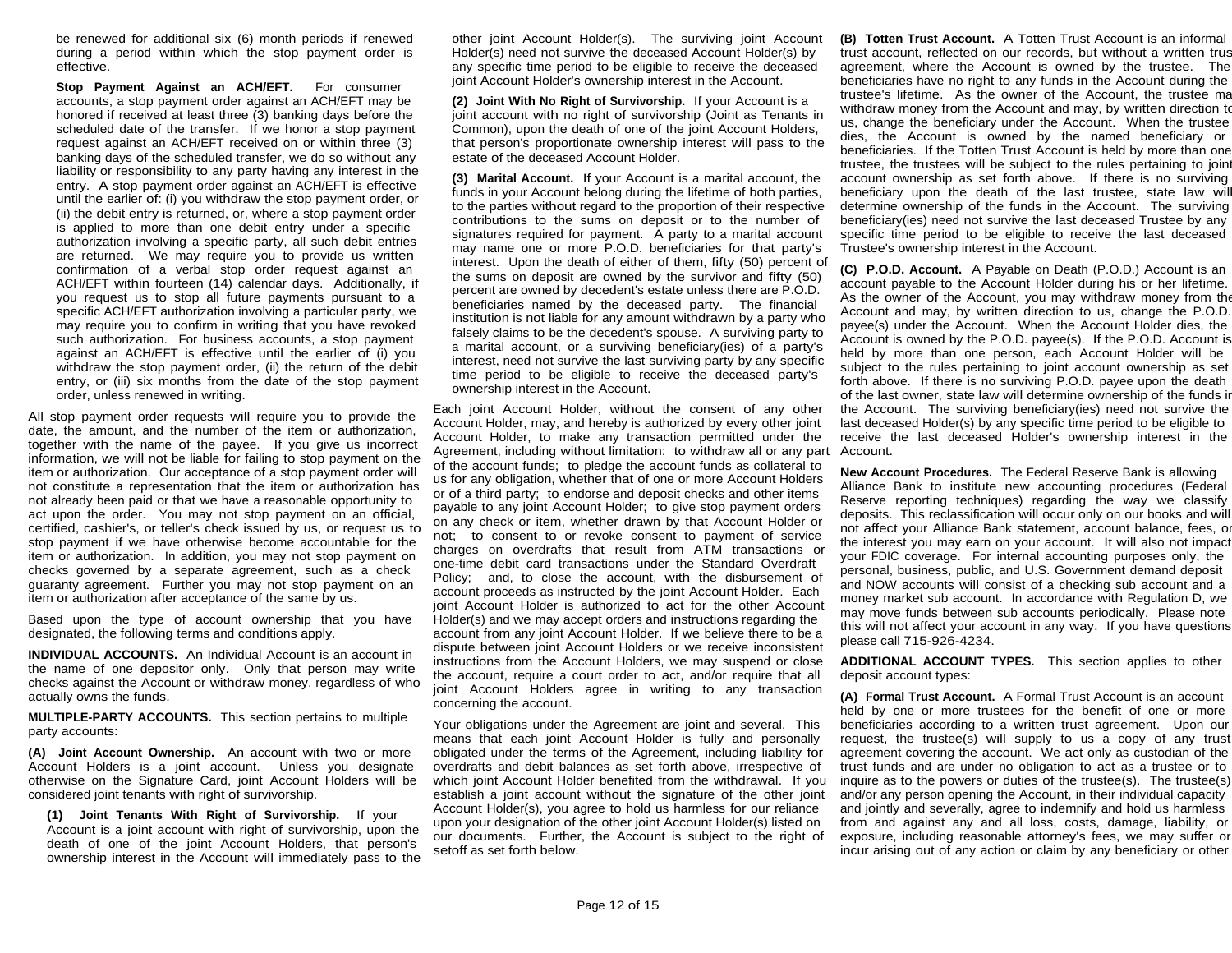trustee with respect to the authority or actions taken by the conflicting instructions or a dispute arises as to authorization with trustee(s) in handling or dealing with the Account.

**(B) Uniform Transfer to Minors.** If you have established the account as a custodian for a minor beneficiary under our state version of the Uniform Transfers to Minors Act or the Uniform Gifts to Minors Act, your rights and duties are governed by the Act. You will not be allowed to pledge the account as collateral for any loan to you. Deposits in the account will be held by us for the exclusive right and benefit of the minor. The custodian and/or any person opening the Account, in their individual capacity, agree to indemnify and hold us harmless from and against any and all loss, costs, damage, liability, or exposure, including reasonable attorney's fees, we may suffer or incur arising out of any action or claim by any beneficiary or other custodian with respect to the authority or actions taken by the custodian in handling or dealing with the Account.

**(C) Representative Payee Accounts.** Subject to applicable law, a Representative Payee Account is a type of fiduciary account in which a representative payee (appointed by the Social Security Administration) manages Social Security and Supplemental Security funds received on behalf of a beneficiary. Upon our request, the representative payee will provide sufficient documentation from the Social Security Administration indicating his or her appointment as a representative payee for the Account Holder. We may require additional documentation from the representative payee indicating his or her authority to act on behalf of the Account Holder. The representative payee does not have an ownership interest in funds in the Account. The representative payee does not have a right of survivorship in the Account on the death of the Account Holder. We act only as custodian of the funds and are under no obligation to act as a trustee or to inquire as to the powers or duties of the representative payee. The representative payee agrees to indemnify, and hold us harmless from and against any and all loss, cost, damage, liability, or exposure, including reasonable attorneys' fees, we may suffer or incur arising out of any action or claim by the beneficiary, a government entity or by any other party regarding the authority or actions taken by the representative payee in handling or dealing with the Account.

**(D) Agency Account.** An Agency Account is an account to which funds may be deposited and withdrawals made by an Agent designated by the owner of the funds. An Agent has full authority with regard to the Account but does not have an ownership interest in the account. An Agency Account is revocable at any time by notifying us in writing. An Agency designation may be combined with one of the other forms of account ownership.

**(E) Business Accounts.** If the Account is not owned by a natural person (for example, it is owned by a corporation, partnership, limited liability company, sole proprietorship, unincorporated association, etc.), then the Account Holder must provide us with evidence to our satisfaction of the authority of the individuals who sign the signature card to act on behalf of the Account Holder. On any transactions involving the Account, we may act on the instructions of the person(s) authorized in the resolutions, banking agreement, or certificate of authority to act on behalf of the Account Holder. You agree to notify us in writing of any changes in the person(s) authorized or the form of ownership. If we receive

regard to the handling of the Account, you agree we may place a hold on the Account until such conflict or dispute is resolved to our satisfaction and we will not be liable for dishonored items as a result of such hold.

**(F) Fiduciary Accounts.** With respect to all fiduciary accounts, including but not limited to estate accounts, guardianship accounts, representative payee accounts, and conservatorship accounts, and any Formal Trust Account, Uniform Transfers to Minors Act Account, or Agency Account, we reserve the right to require such documents and authorizations as we may deem necessary or appropriate to satisfy that the person(s) requesting or directing the withdrawal of funds held in the Account have the authority to withdraw such funds. This applies at the time of account opening and at all times thereafter.

**(G) Attorney Client Trust** Subject to applicable law, an Attorney Client Trust is an account set up by an attorney or law firm to hold client or third party funds in trust, separate from the attorney's or law firm's funds. Upon our request, the authorized signers for an Attorney Client Trust will provide documentation required by applicable state law and applicable bar association (or similar entity) rules. We act only as custodian of the trust funds and are under no obligation to act as a trustee or to inquire as to the powers or duties of the attorney or law firm as trustee(s). The attorney, law firm, or any authorized individual on the account agrees to indemnify and hold us harmless from and against any and all loss, costs, damage, liability, or exposure, including reasonable attorney's fees, we may suffer or incur arising out of any action or claim by any beneficiary or third party with respect to the authority, actions, or inaction taken by the trustee(s) or authorized individuals in handling or dealing with the account. Additional account terms are governed by a separate agreement.

**(H) Real Estate Broker Client Trust Accounts** Subject to applicable law, a real estate broker may open account(s) to hold client or third party funds in trust, separate from the broker's funds. We act only as custodian of the funds. We are under no obligation to act as a trustee or to inquire as to the powers or duties of the broker or other authorized signer(s) as trustee(s). The broker and any authorized individual on the account in their individual capacity and jointly and severally, agree to indemnify and hold us harmless from and against any and all loss, costs, damage, liability, or exposure, including reasonable attorney's fees, we may suffer or incur arising out of any action or claim by any client or third party with respect to the authority, actions or inaction taken by the broker or authorized signer(s) in handling or dealing with the Account. Upon our request, the authorized signer(s) for this type of account will provide to us any documents required by applicable law and /or real estate professional rules.

**(I) Government/Municipal/Public Funds Accounts.** This type of account is owned by a government or public entity. For this type of account, you agree to provide us with authorization document(s) (in a form acceptable to us) stating that we are designated as a depository for the funds of the government or public entity and such documentation shall state the individual(s) authorized to act on behalf of the government or public entity and the extent of their authority. We may rely upon such documentation until we receive written notice of a change and new authorization documents. We

are not responsible for any transaction conducted by a previously authorized individual until we actually receive written notice that the authorized individual's authority has been revoked. Unless specifically stated otherwise in the authorization document(s), we can rely on one authorization for all accounts owned by the government or public entity. If required by law, you agree to enter into a Collateral Security Agreement regarding this type of account.

**(J) Health Savings Account.** A Health Savings Account (HSA) is a tax preferred account that you agree: a) you are eligible to open and maintain, b) to notify us when you are no longer eligible to maintain, c) will be used for contributions, withdrawals, and earnings for qualified medical expenses or as allowed by law, and d) you will execute and comply with the terms and conditions in the Health Savings Account Trust or Custodial Agreement. Consult your tax advisor about the tax treatment of contributions, withdrawals and earnings.

**ASSIGNABILITY.** The account established under this Agreement is not assignable or transferable except with our consent. We must approve any pledge of the Account and any such pledge remains subject to any right we have under the Agreement and applicable state and federal law. If ownership is proposed to be transferred, we may require the Account be closed and a new account opened in the name of the transferee or pledgee.

**FINANCIAL INSTITUTION LIABILITY.** You agree that if we do not properly complete a transaction according to the Agreement, we will not be liable in any event for losses or damages in excess of the amount of the transaction, and we will not be liable if circumstances beyond our control prevent the transaction, or the funds in your Account are or may be subject to legal process or other claim. In no event will we be liable for consequential damages. In receiving items from you for withdrawal or deposit, we act only as your agent. You are responsible for the condition of a check or item when you issue it. If a check or item is returned or payment is delayed as a result of any writing or marking that you or a prior endorser placed on the front or back of the check or item, you will be responsible for any cost and liabilities associated with such return or delay. We reserve the right to refuse any item for deposit or to reverse credit for any deposited items or to charge your Account for items should they become lost in the collection process.

**RIGHT OF SETOFF.** Subject to applicable law, we may exercise our right of setoff or security interest against any and all of your Accounts (except IRA, HSA, Keogh plan and Trust Accounts) without notice, for any liability or debt of any of you, whether join or individual, whether direct or contingent, whether now or hereafter existing, and whether arising from overdrafts, endorsements, guarantees, loans, attachments, garnishments, levies, attorneys' fees, or other obligations. If the Account is a join or multiple-party account, each joint or multiple-party account holder authorizes us to exercise our right of setoff against any and all Accounts of each Account Holder. We may not exercise our right of setoff or security interest if prohibited by the Military Lending Act.

**DORMANT ACCOUNTS.** If you have not made a withdrawal from, or a deposit to, your Account for an extended period of time and we have been unable to contact you, your Account may be classified by us as dormant. Subject to applicable law, we may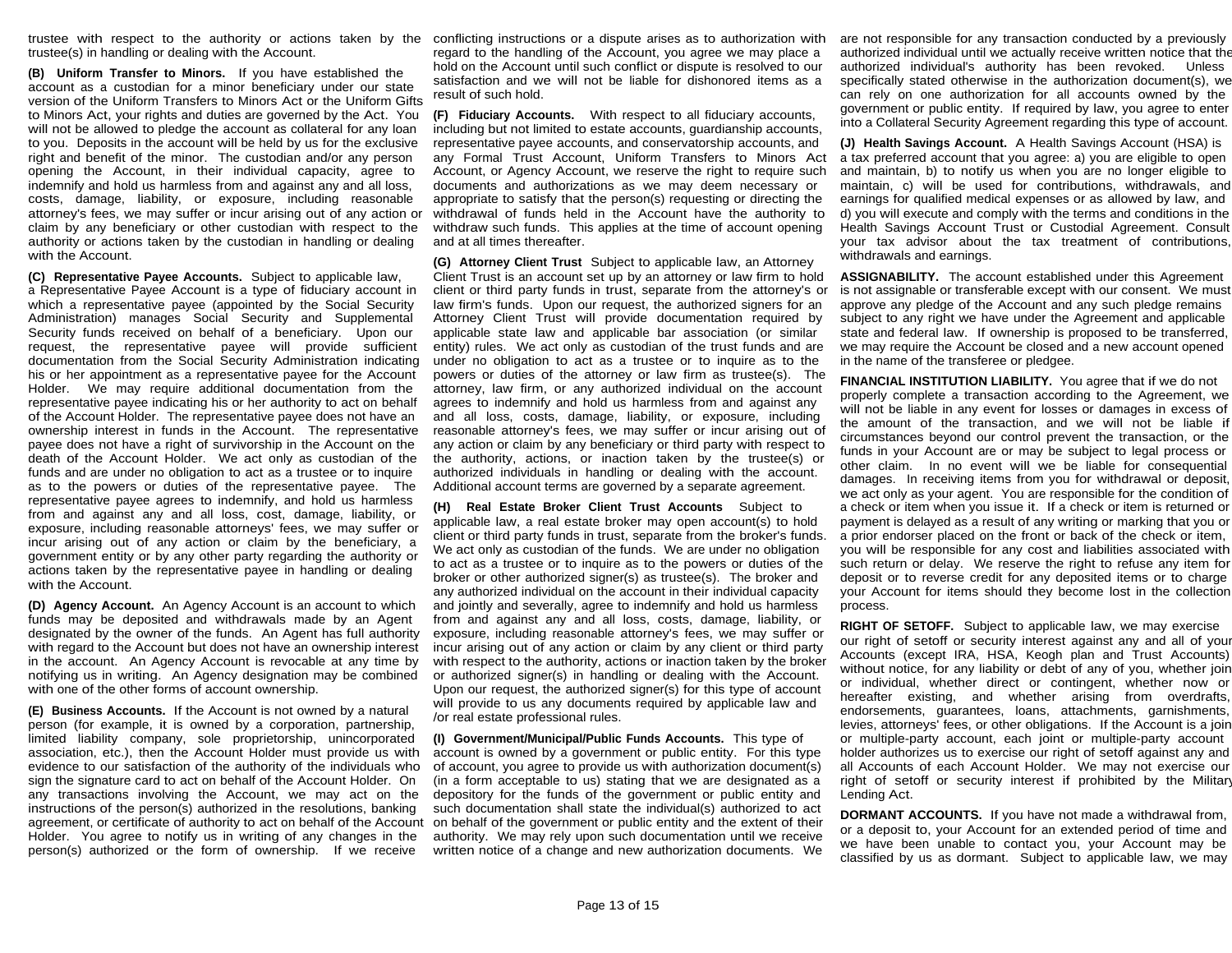charge a dormant account fee on the Account, and the Account will be presumed to be abandoned. In accordance with state law, funds in abandoned accounts will be remitted to the custody of the applicable state agency, and we will have no further liability to you for such funds. We reserve the right not to send statements on accounts we consider dormant, subject to applicable law.

**ACCOUNT STATEMENTS.** You are responsible for promptly examining your statement each statement period and reporting any irregularities to us. Each account statement will be considered to correctly reflect your transactions, such as deposits, withdrawals, credits, refunds, imposition of fees, interest or dividends, and other additions and subtractions to your Account, unless you notify us in reflects your transactions is made available to you. We will not be liable for any check that is altered or any signature that is forged unless you notify us within Thirty (30) calendar days after the statement and the altered or forged item(s) are made available. Also, we will not be liable for any subsequent items paid, in good faith, containing an unauthorized signature or alteration by the same wrongdoer unless you notify us within Ten (10) calendar days after the statement and first altered or forged items were made available. You must report any other Account problem including encoding errors, and errors involving additions or subtractions (debits and credits) not otherwise covered herein, including electronic transactions not covered by the Electronic Fund Transfer Act, within Thirty (30) calendar days. If the suspected account problem involves a substitute check that you receive, you may (under some circumstances) be entitled to make a claim for an expedited refund. Such a claim may be subject to different notification timeframes. See the Substitute Check Policy Disclosure (if applicable) for further information. If you have requested us to hold your Account statements, we have the right to mail your statements if you have not claimed them within Thirty (30) calendar days. If we truncate your checks, you understand that your original checks will not be returned to you with your statement. You agree that our retention of checks does not alter or waive your responsibility to examine your statements or change the time limits for notifying us of any errors.

**WHOLESALE WIRE AND ACH TRANSACTIONS.** With respect to wire transfers or other transfers of funds not governed by the Electronic Funds Transfer Act, you agree to enter into and comply with our wire transfer (if applicable) agreement and to comply with our security procedures and this section. We advise you that any receiving financial institution (including us) is entitled to rely on any account or bank number you have provided even though that account or bank number may identify a party different from the person or entity you have described by name in any transfer order.

**(A) Provisional Payment.** Credit given by us to you with respect to an ACH credit or wholesale (wire) funds transfer entry is provisional until we receive final settlement for such entry through a Federal Reserve Bank. If we do not receive final settlement, you are hereby notified and agree that we are entitled to a refund of the amount credited to your Account in connection with such entry, and the party (the originator of the entry) making payment to you via such entry shall not be deemed to have paid you the amount of such entry.

**(B) Notice of Receipt.** We will notify you of the receipt of

payments in the periodic account statements we provide to you. You acknowledge that we will not give next day notice to you of receipt of an ACH or wholesale (wire) funds transfer item.

writing within certain time limits after the statement that incorrectly transaction that we believe is restricted under the UIGEA, we may **UNLAWFUL INTERNET GAMBLING TRANSACTIONS PROHIBITED.** If you are a commercial customer, you certify that you are not now engaged in, and during the life of this Agreement will not engage in, any activity or business that is unlawful under the Unlawful Internet Gambling Enforcement Act of 2006, 31 USC 5361, et seq., (the "UIGEA"). You may not use your Account or any other service we offer to receive any funds, transfer, credit, instrument or proceeds that arise out of a business that is unlawful under the UIGEA. You agree that if anyone asks us to process a block the transaction and take any other action we deem to be reasonable under the UIGEA and this Agreement.

> **NOTICES.** The following terms apply to notices relating to your Account. **(A) Notice of Amendments.** You agree that the terms and conditions of the Agreement, including without limitation all rates, fees, and charges, may be amended by us from time to time. We will notify you of amendments as required by applicable law. Your continued use of the Account evidences your agreement to any amendment. Notices will be sent to the most recent address shown on our records for your Account. Only one notice will be given in the case of joint account holders. **(B) Account Changes.** Any account holder or person authorized to sign on an account is required to notify us in writing if any account holder or other person authorized to sign on an account dies or is declared incompetent by a court. It is your responsibility to notify us of any change in your address or name. We are required to honor items drawn only on the listed Account name. Further, we are required to attempt to communicate with you only at the most recent address provided to us.

**ACCOUNT TERMINATION.** You and we agree that either of us may close your Account and terminate this Agreement at any time with or without cause. We will provide written notice to you in advance if we decide to terminate your Account relationship for any reason other than abuse of the account relationship or to prevent a loss. You agree that advance written notice from us will be reasonable if it is mailed to your statement mailing address immediately upon account closure. You agree that in instances of account abuse or to prevent a loss, notice is reasonably given by us if mailed immediately upon account closure. You may close any of your accounts by notifying us in writing. When an interest bearing account is closed, there may be accrued interest that has not been credited to the account. In that case, we will pay you the interest UNLESS we have told you otherwise. Further, for security reasons, we may require you to close your Account and to open a new account if: there is a change in authorized signers; there has been a forgery or fraud reported or committed involving your Account; any Account checks are lost or stolen; you have too many transfers from your Account; or, any other provision of our Agreement with you is violated. After the Account is closed, we have no obligation to accept deposits or pay any outstanding checks. You agree to hold us harmless for refusing to honor any check drawn on a closed account. In the event that we close your Account, we may mail you a Cashier's Check for the applicable remaining Account balance. The termination of this Agreement and closing of an account will not release you from any fees or other

obligations incurred prior to the date upon which this Agreement is terminated and an account closed, any fees assessed by us in the process of closing an account, or from your responsibility to maintain sufficient funds in an account to cover any outstanding checks or other debit items.

**GOVERNING LAW.** This Agreement shall be governed by and construed in accordance with all applicable federal laws and all applicable substantive laws of the State of Wisconsin in which we are located and where you opened your account. In addition, we are subject to certain federal and state regulations and local clearing house rules governing the subject matter of the Agreement. You understand that we must comply with these laws, regulations, and rules. You agree that if there is any inconsistency between the terms of the Agreement and any applicable law, regulation, or rule, the terms of the Agreement will prevail to the extent any such law, regulation, or rule may be modified by agreement.

**SYSTEMS AND SOFTWARE.** We shall not be responsible to you for any loss or damages suffered by you as a result of the failure of systems and software used by you to interface with our systems or systems and software utilized by you to initiate or process banking transactions whether such transactions are initiated or processed directly with our systems or through a third party service provider. You acknowledge that you are solely responsible for the adequacy of systems and software utilized by you to process banking transactions and the ability of such systems and software to do so accurately.

**IMPORTANT INFORMATION ABOUT PROCEDURES FOR OPENING A NEW ACCOUNT.** To help the government fight the funding of terrorism and money laundering activities, Federal law requires all financial institutions to obtain, verify, and record information that identifies each person who opens an account. What this means for you: When you open an account, we will ask for your name, address, date of birth, and other information that will allow us to identify you. We may also ask to see your driver's license or other identifying documents.

**CREDIT VERIFICATION.** You authorize us to request and obtain one or more credit reports about you from one or more credit reporting agencies for the purposes of considering your application for the Account, reviewing or collecting any Account opened for you, or for any other legitimate business purpose. You authorize us to disclose information about your account to a credit reporting agency if your Account was closed because you have abused it.

**MISCELLANEOUS PROVISIONS.** If you or your Account becomes involved in any legal proceedings, your use of the Account may be restricted. You agree not to use the Account in any illegal activity. We shall be entitled to act upon any legal process served upon us which we reasonably believe to be binding, with no liability to you for doing so. You understand that supervisory personnel may randomly monitor customer service telephone conversations to ensure that you receive accurate, courteous, and fair treatment. If you ask us to follow instructions that we believe might expose us to any claim, liability, or damages, we may refuse to follow your instructions or may require a bond or other protection, including your agreement to indemnify us. You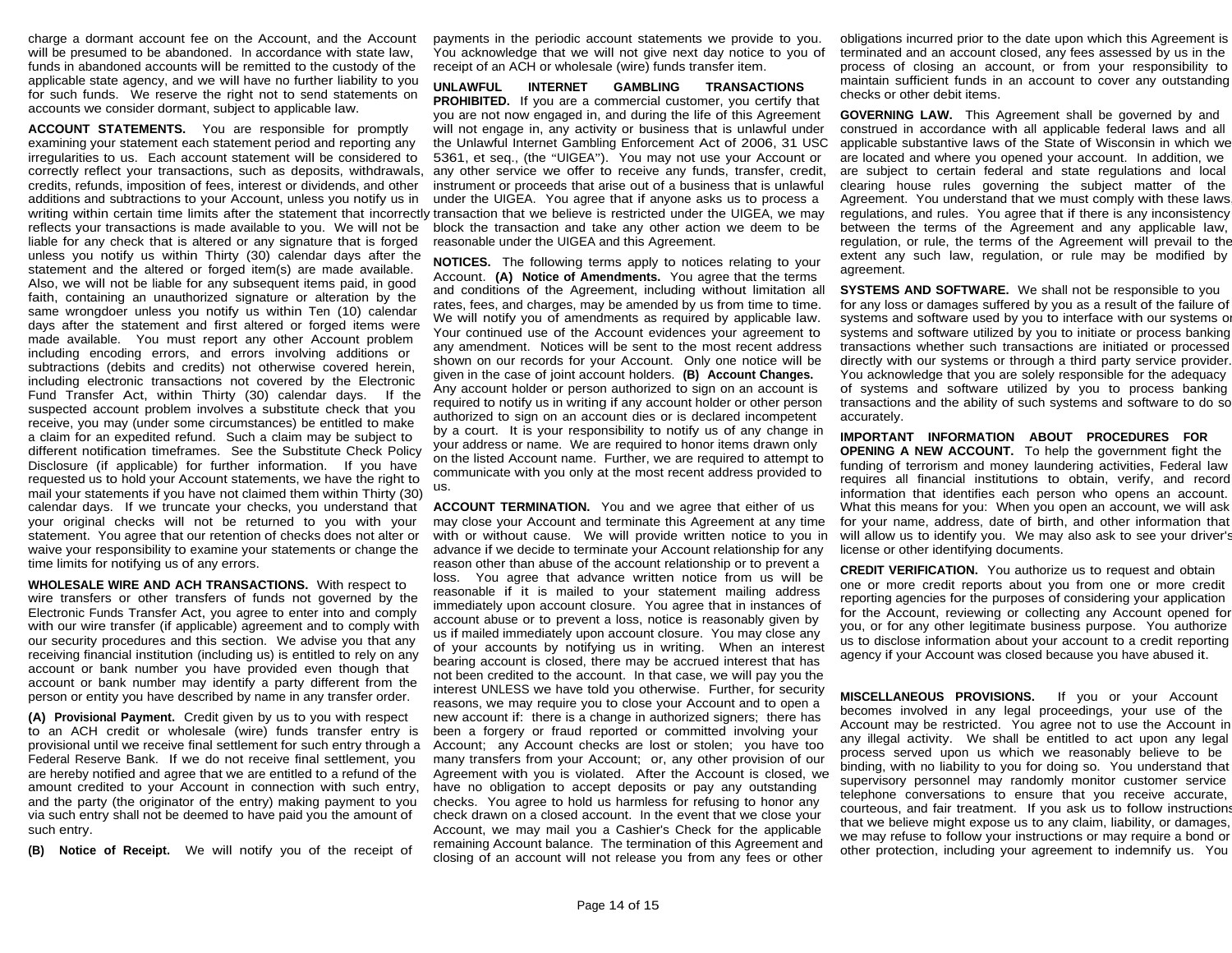agree to be liable to us, to the extent permitted by law, for any loss, costs, or expenses that we may incur as a result of any dispute or legal proceeding involving your Account. You authorize us to deduct any such loss, costs, or expenses from your Account without prior notice to you or to bill you separately. This obligation includes disputes between you and us involving your Account and situations where we become involved in disputes between you and an authorized signer, a joint owner, or a third party claiming an interest in your Account. It also includes situations where any action taken on your Account by you, an authorized signer, a joint owner, or a third party causes us to seek the advice of an attorney, whether or not we actually become involved in a dispute. Any action by us for reimbursement from you for any costs or expenses may also be made against your estate, heirs and legal representatives, who shall be liable for any claims made against and expenses incurred by us. If a court finds any provision of the Agreement to be invalid or unenforceable, such finding shall not make the rest of the Agreement invalid or unenforceable. If feasible, any such offending provision shall be deemed to be modified to be within the limits of enforceability or validity; however, if the offending provision cannot be so modified, it shall be stricken and all other provisions of the Agreement in all other respects shall remain valid and enforceable.

DEPOSIT PRO, Ver. 22.1.0.044 Copr. Finastra USA Corporation 1996, 2022. All Rights Reserved. WI - WI - T:\CFI\TIS\TISDISC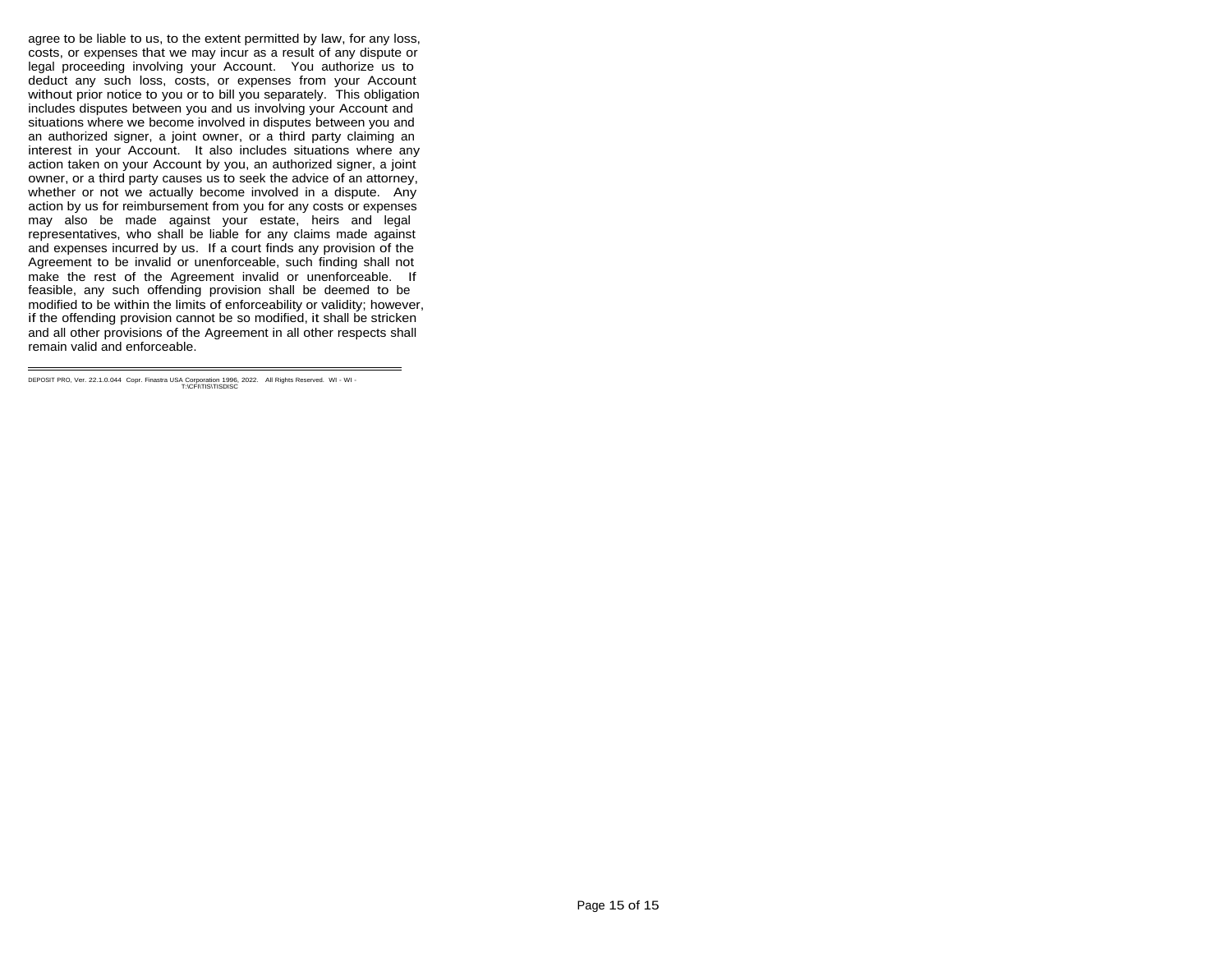| <b>FACTS</b>                                                                                                                                                                               | <b>WHAT DOES ALLIANCE BANK</b><br>DO WITH YOUR PERSONAL INFORMATION?                                                                                                                                                                                                                                                                                                      |                           | Rev. 12/2010                |
|--------------------------------------------------------------------------------------------------------------------------------------------------------------------------------------------|---------------------------------------------------------------------------------------------------------------------------------------------------------------------------------------------------------------------------------------------------------------------------------------------------------------------------------------------------------------------------|---------------------------|-----------------------------|
| Why?                                                                                                                                                                                       | Financial companies choose how they share your personal information. Federal law gives<br>consumers the right to limit some but not all sharing. Federal law also requires us to tell you how<br>we collect, share, and protect your personal information. Please read this notice carefully to<br>understand what we do.                                                 |                           |                             |
| What?                                                                                                                                                                                      | The types of personal information we collect and share depend on the product or service you have<br>with us. This information can include:<br>Social Security number and account balances<br>payment history and credit history<br>credit scores and income<br>When you are no longer our customer, we continue to share your information as described in this<br>notice. |                           |                             |
| How?                                                                                                                                                                                       | All financial companies need to share customers' personal information to run their everyday<br>business. In the section below, we list the reasons financial companies can share their customers<br>personal information; the reasons Alliance Bank chooses to share; and whether you can limit this<br>sharing.                                                          |                           |                             |
| Reasons we can share your personal<br>information                                                                                                                                          |                                                                                                                                                                                                                                                                                                                                                                           | Does Alliance Bank share? | Can you limit this sharing? |
| For our everyday business purposes-<br>such as to process your transactions, maintain<br>your account(s), respond to court orders and<br>legal investigations, or report to credit bureaus |                                                                                                                                                                                                                                                                                                                                                                           | Yes                       | No                          |
| For our marketing purposes-<br>to offer our products and services to you                                                                                                                   |                                                                                                                                                                                                                                                                                                                                                                           | Yes                       | No                          |
| For joint marketing with other financial<br>companies                                                                                                                                      |                                                                                                                                                                                                                                                                                                                                                                           | Yes                       | No                          |
| For our affiliates' everyday business purposes<br>information about your transactions and<br>experiences                                                                                   |                                                                                                                                                                                                                                                                                                                                                                           | No                        | We don't share              |
| For our affiliates' everyday business purposes<br>information about your creditworthiness                                                                                                  |                                                                                                                                                                                                                                                                                                                                                                           | No                        | We don't share              |
| For our affiliates to market to you                                                                                                                                                        |                                                                                                                                                                                                                                                                                                                                                                           | No                        | We don'tshare               |
| For nonaffiliates to market to you                                                                                                                                                         |                                                                                                                                                                                                                                                                                                                                                                           | No                        | We don'tshare               |
| <b>Questions?</b><br>Call 715-926-4234 or go to www.alliancebank.us                                                                                                                        |                                                                                                                                                                                                                                                                                                                                                                           |                           |                             |